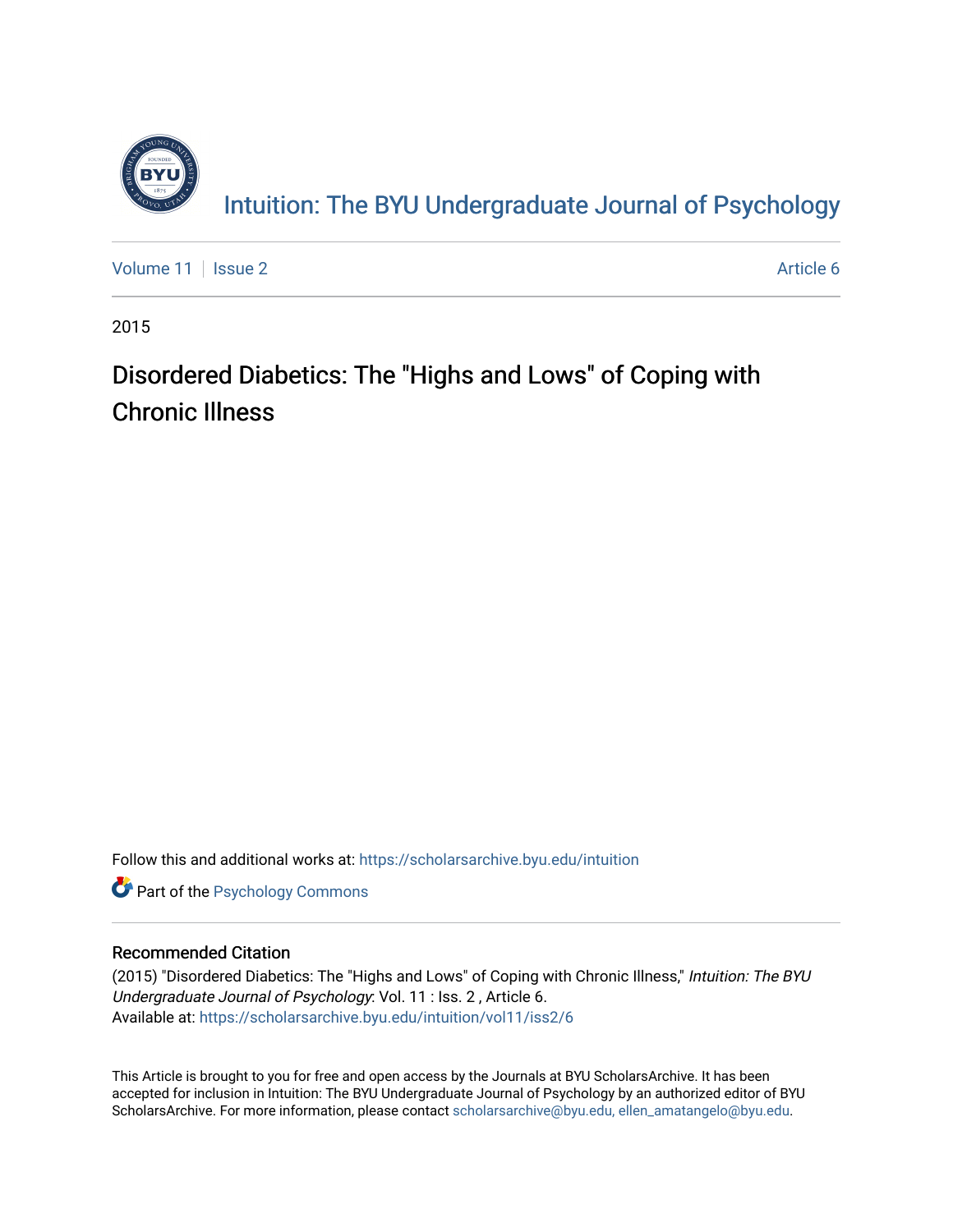# **Disordered Diabetics: The "Highs and Lows" of Coping with Chronic Illness**

Alyson Ludlow *Brigham Young University*

*Intuition: The BYU Undergraduate* **complications.** *Journal of Psychology*

## **Abstract:**

Studies have found that females with type 1 diabetes are twice as likely as non-diagnosed peers to have mental illnesses such as depression or anxiety. Researchers have found that individuals with diabetes have greater difficulty when coping with external and internal stressors; often resulting in acquired negative coping methods such as suicide and eating disturbances. The relationship between mental health and diabetes also increases the probability of female patients acquiring eating disorders (particularly binge-eating disorder and bulimia) due to the nature of medical treatments, low self-esteem, and poor body image found in populations with diabetes. Additionally, intentional medication misuse is a common practice of females with diabetes due to the correlation between insulin therapy and weight gain; the resulting misuse can increase mortality rates and cause longterm physical health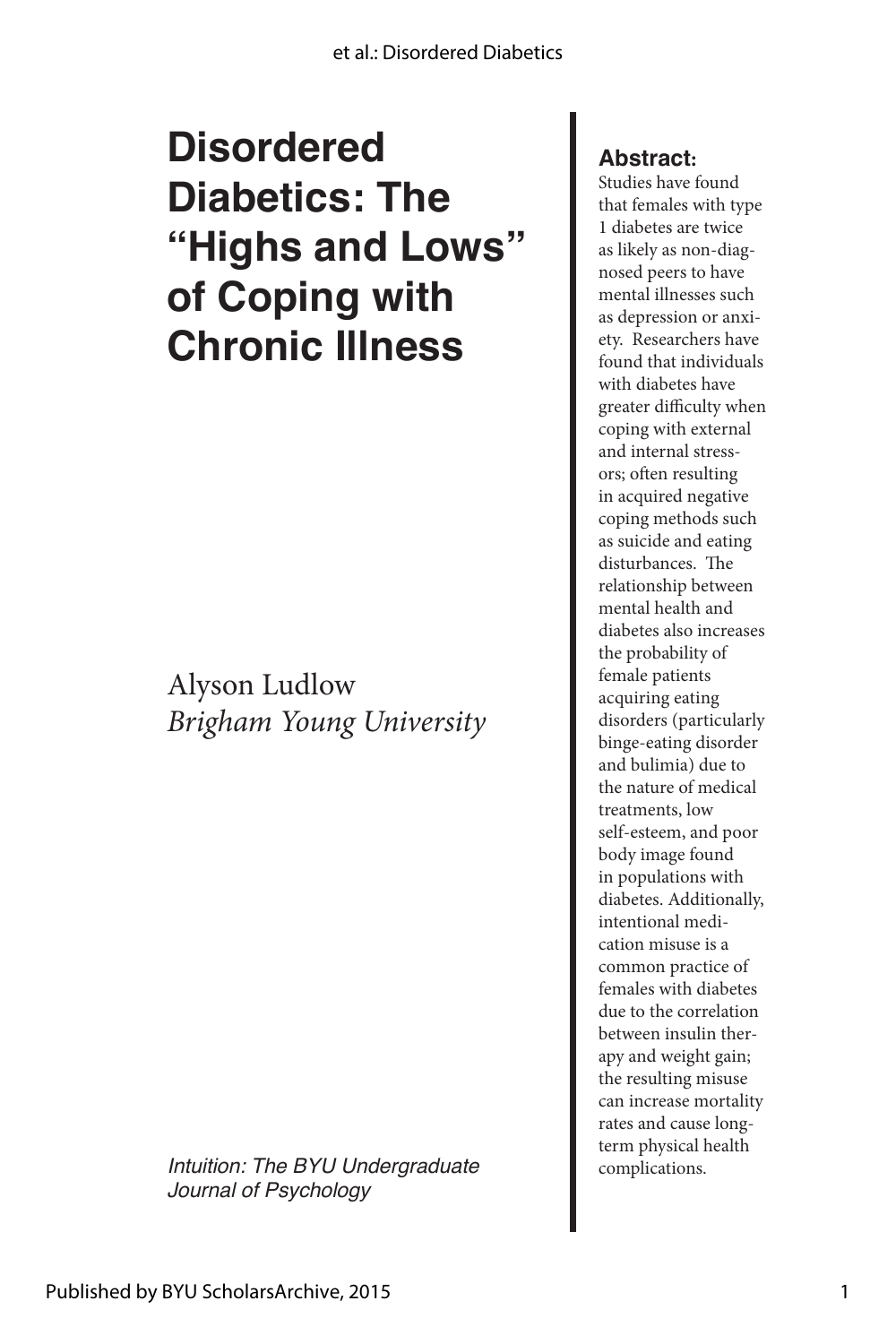Running head: DISORDERED DIABETICS 70

*Diabetes*, a chronic disease resulting from a lack of insulin-producing cells in the pancreas, was first recognized as an illness in ancient Egypt after the examination of individuals who suffered from frequent urination, unquenchable thirst, nausea, restlessness, and coinciding 'sweet' urine (Bilous & Donnelly, 2010; Goodfellow & Schmitt, 1994; Stahl-Pehe, Lange, Bachle, Castillo, Holl & Rosenbauer, 2014). For thousands of years, few practical theories as to what caused this disease or how one could go about treating it were available, resulting in high patient mortality rates (Feudtner, 2011; Goodfellow & Schmitt, 1994). Physicians later recognized that the 'sweetness' of urine from individuals with diabetes was due to an excess of sugar (glucose) within the body that resulted from the overwhelming of blood regulation and glucose absorption processes in the kidneys (Bilous & Donnelly, 2010).

In 1921, Canadian researchers investigated the biochemical features of diabetes and discovered the underlying relationship between blood glucose levels and insulin cell production (hormone that regulates glucose in the body) (Feudtner, 2011). Shortly thereafter, insulin injections and monitored eating became the preeminent treatments for diabetes management; associations between diabetes and health

2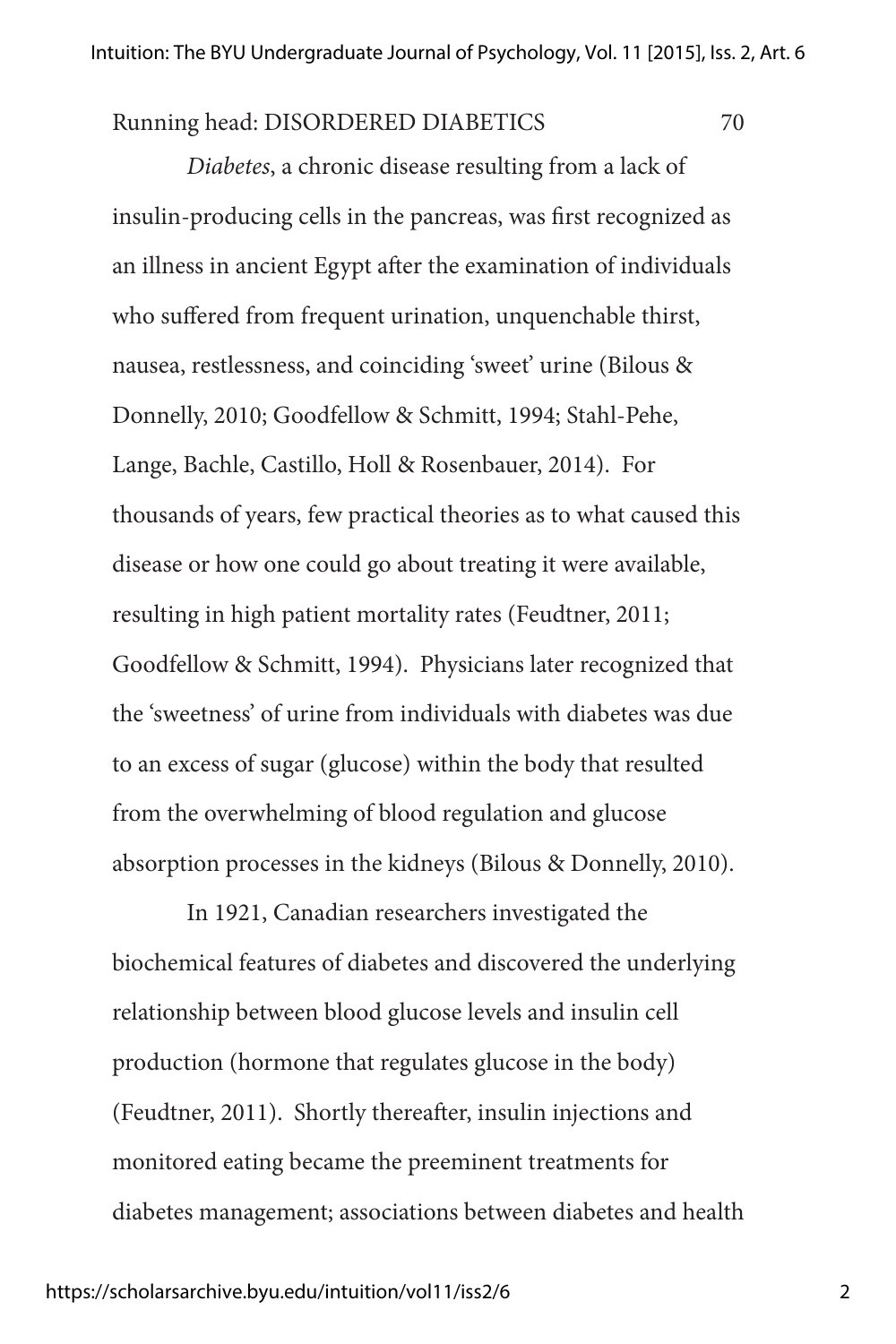consequences such as blindness and nerve damage were also realized at this time (Bilous & Donnelly, 2010; Goodfellow & Schmitt, 1994). In the years that followed, diabetes was categorized into two groups: type 1 (juvenile, insulindependent) and type 2 (adult-onset). Today, more than 26.3 million individuals are diagnosed with diabetes in the United States with a steady increase of 2.5 to 3 percent of diagnosed individuals with type 1 diabetes worldwide per year (Bilious & Donnelly, 2010). For the purposes of this literature review, type 1 diabetes (particularly in adolescent female patients) will be considered exclusively.

Just as the association between insulin and blood glucose levels was discovered nearly a hundred years ago, recent studies have found a significant correlation between diabetes and mental health disorders such as depression and anxiety (Hackworth, Hamilton, Moore, Northam, Bucalo & Cameron, 2013; Hasan, Mamun, Clavarino & Kairuz, 2013; Stahl-Pehe et al., 2014). Statistically, patients with diabetes of both genders have twice the likelihood of a diagnosis of depression and four times the rates of experienced depression than members of the general public (Esbitt, Batchelder, Tanenbaum, Shreck & Gonzalez, 2014; Hasan et al., 2013). Additionally, researchers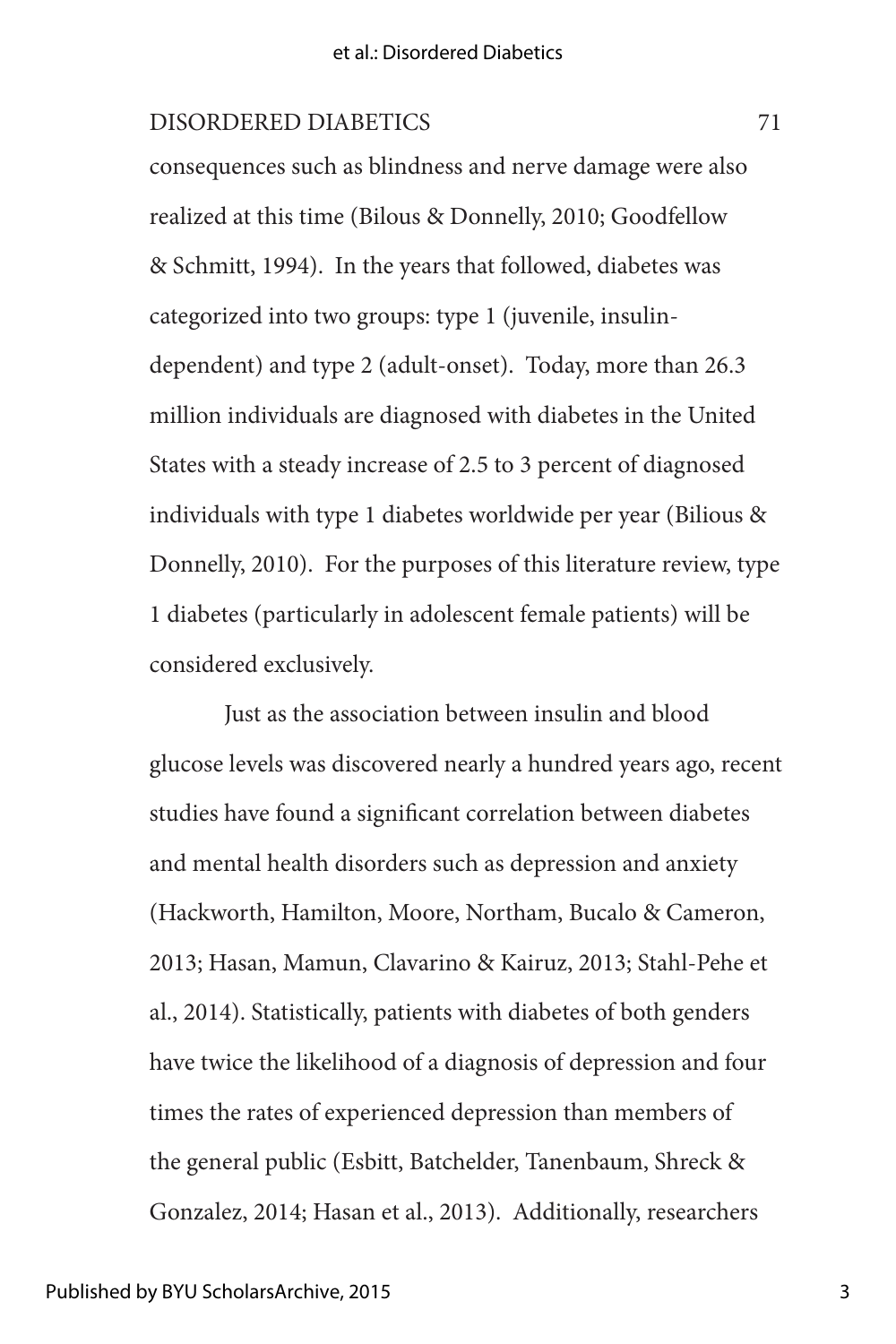have suggested that individuals with early-onset type 1 diabetes are more likely to suffer from mental health issues than individuals diagnosed later in life (Stahl-Pehe et al., 2014). Although studies concerning mental health in diagnosed individuals differ on the causations for these numbers, many assume that stressors related to having a chronic illness act as the primary catalysts for these behaviors (Hasan et al., 2013; Grylli, Wagner, Hafferl-Gattermayer, Schober & Karwautz, 2005).

Particular stressors of diabetes relate to the required maintaining of strict daily regimens such as insulin injections, finger-prick glucose tests, and monitored food intake (Hackworth et al., 2013). Persons with diabetes also face the constant threat of severe long-term health complications due to health mismanagement resulting from hyperglycemia (extreme 'high' blood glucose) or hypoglycemia (extreme 'low' blood glucose). Additionally, patients with diabetes are highly susceptible to the influence of a medically induced preoccupation with numbers, physical health, and monitored food intake (Grylli et al., 2005; Hackworth et al., 2013; Powers, Richter, Ackard, Gerken, Meier & Criego 2012).

The combination of the previously mentioned disease-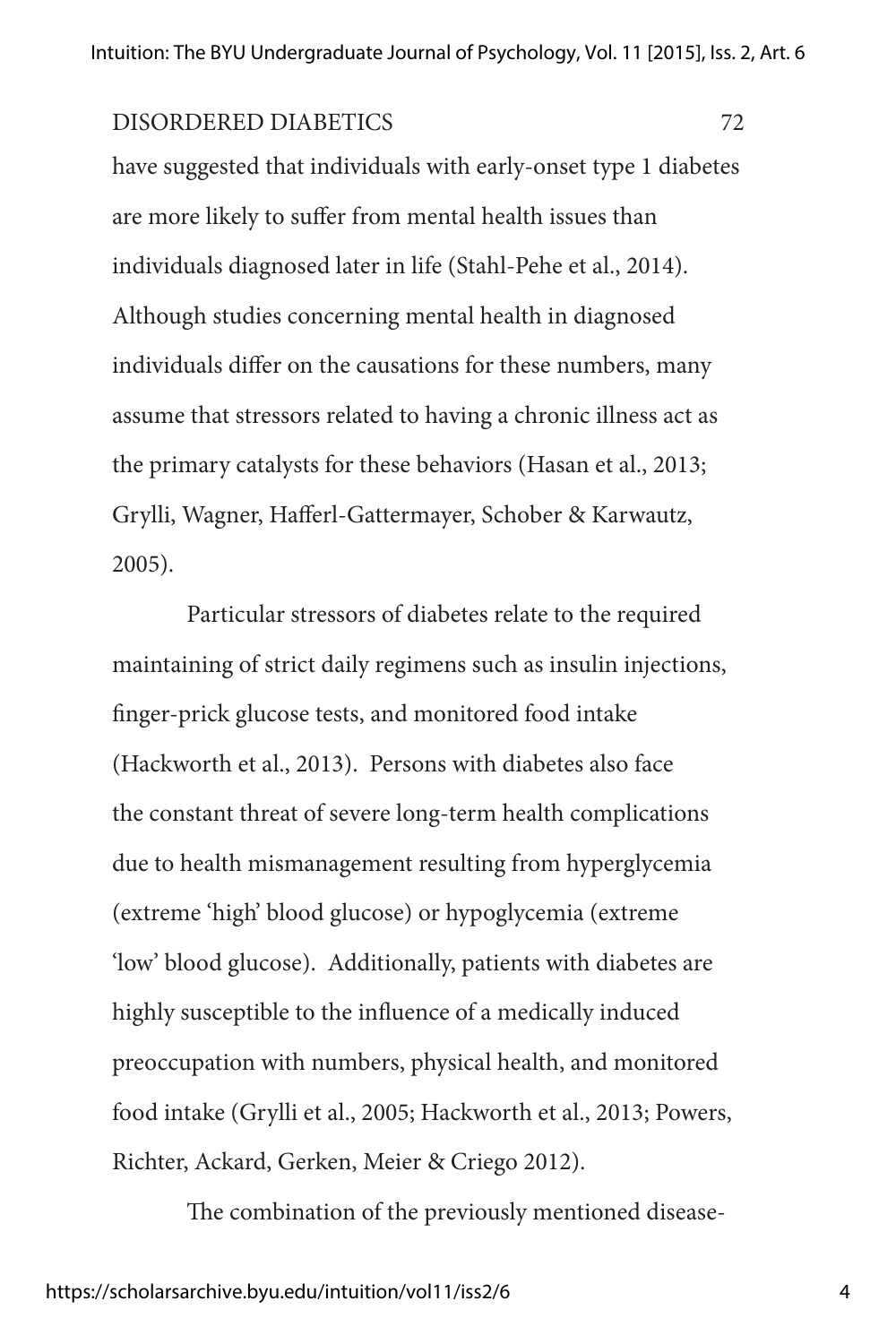related stressors and the increased likelihood of depressive traits in individuals with diabetes can cause impaired ego development and self-image complexity during adolescence, resulting in long-term low self-esteem, body dissatisfaction, and an increased desire for social acceptance (Grylli, Wagner, Berger, Sinnreich, Schober & Karwautz, 2010; Quick, McWilliams & Byrd-Bredbenner, 2012). General feelings of helplessness associated with the various treatment requirements and treatment consequences of type 1 diabetes (such as weight gain via insulin therapy) may also contribute to the desires for peer approval and bodily control within diagnosed adolescent populations (Grylli et al., 2010). Additionally, the desires for social acceptance and "fitting in" result in individuals (particularly females) with diabetes having twice the likelihood of attaining eating disorder characteristics and habits of medication misuse than non-diagnosed individuals Grylli et al., 2005; Grylli et al., 2010).

The following sections will expand on the correlation between mental health and physically manifested behaviors in type 1 diabetes. With the aforementioned findings from psychological and medical studies in consideration, evidence suggests that female adolescents with type 1 diabetes experience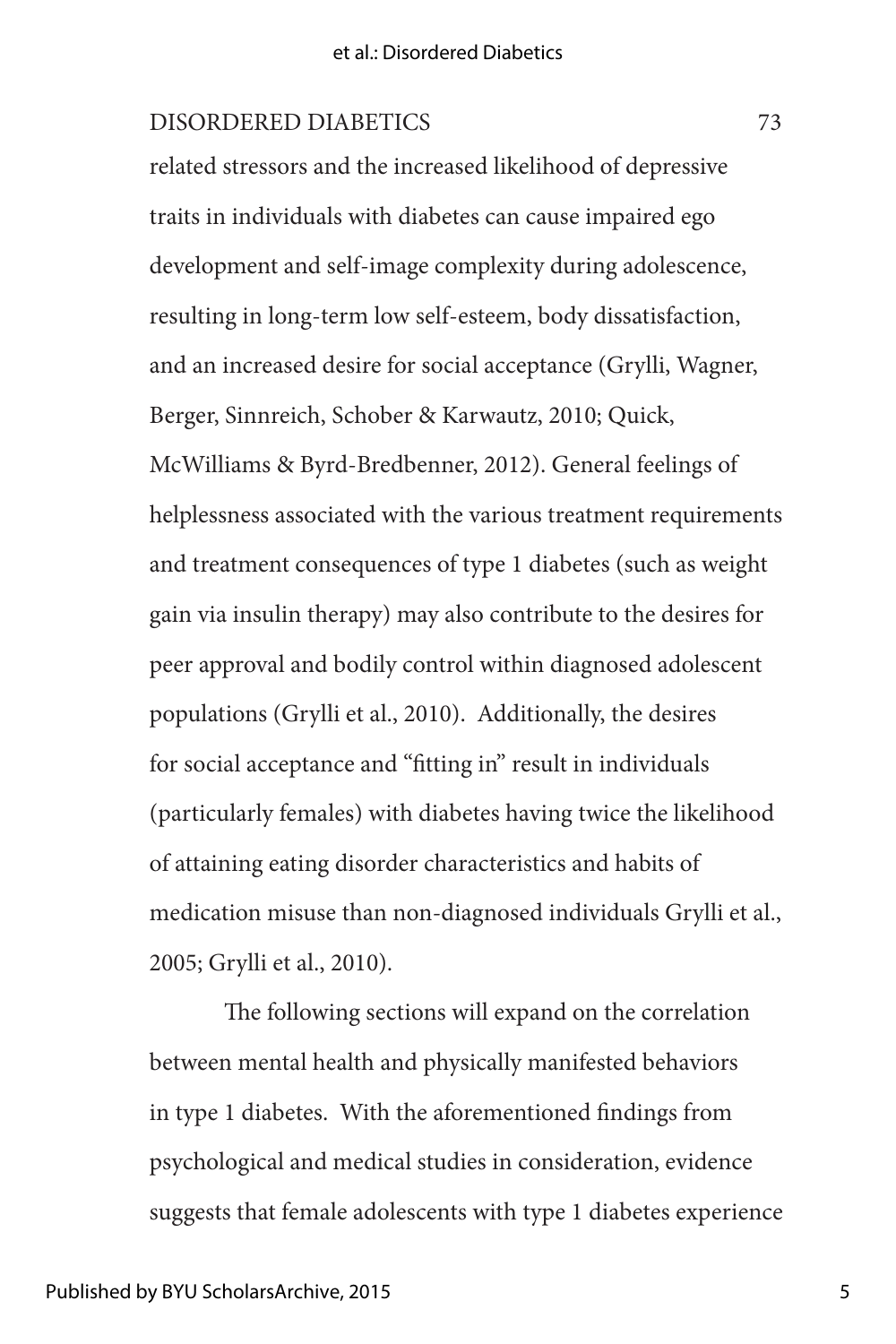higher rates of mental illness and distorted perceptions of body image than members of the general public, which creates an inability to cope effectively with external and internal pressures—often resulting in negative coping methods, increased frequency of disordered eating, and increased intentional medication misuse than the general public.

## **Coping Capabilities**

Coping with the physical, social, and emotional demands of type 1 diabetes can be a formidable task for individuals diagnosed with the chronic illness before or during adolescence (Grylli et al., 2005; Stahl-Pehe et al., 2014). Studies have shown that while biomedical and technological advances have decreased the difficulty associated with diabetes care, medical advances have also increased psychological stressors and emotional distress in patients (Esbitt et al., 2014; Stahl-Pehe et al., 2014). The increased risk factor of acquiring mental health complications following a diagnosis of diabetes at a young age (and the resulting consequences thereof) is a significant concern in studies of the emotional and psychological health of individuals suffering from the chronic illness (Esbitt et al., 2014; Grylli et al., 2005; Hasan et al., 2013). Grylli, Wagner, Hafferl-Gattermayer, Schober, and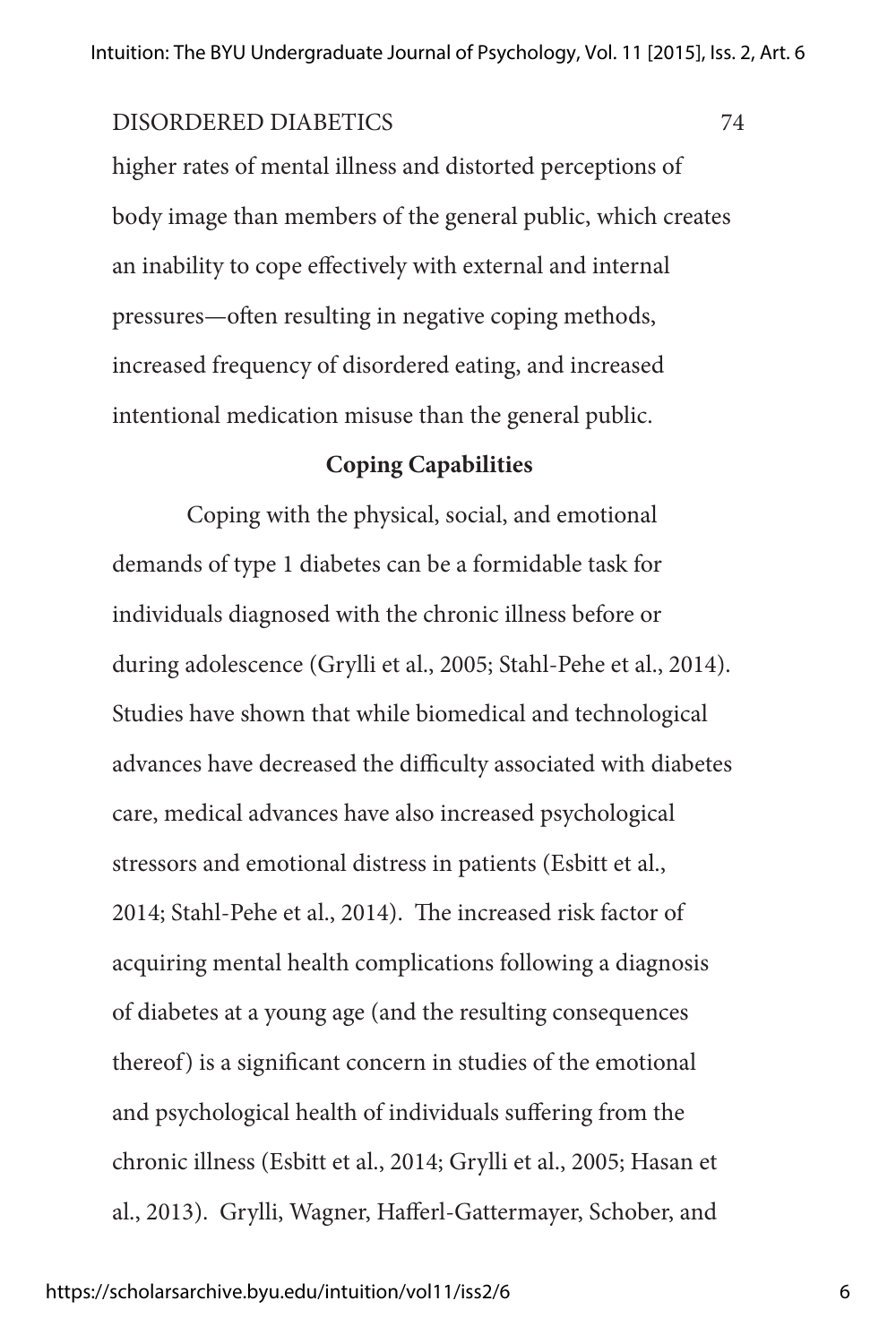Karwautz (2005) theorized that the increased occurrence of stressors, both external and internal, placed on individuals with diabetes may be the primary causation behind mental health complications in diagnosed populations. Additionally, it has been suggested that the perception of being disabled and daily emphasis on having a chronic illness may also increase the risk of depression in adolescent females with diabetes (Hasan et al., 2013).

On average, an individual with diabetes is twice as likely to acquire depression as a non-diagnosed individual (Chung et al., 2014; Esbitt et al., 2014; Hasan et al., 2013). Depression alongside diabetes is often associated with self-management difficulties, health-related complications (glycemic control), and increased mortality rates, thus furthering the complications of balancing mental well-being and the physical demands of chronic illness (Esbitt et al., 2014; Grylli et al., 2005; Stahl-Pehe et al., 2014). As self-management declines, patients with diabetes face the probability of acquiring serious longterm health complications such as kidney disease, vision loss, vascular damage, amputation of limbs, increased mortality, and a reduced quality of life (Esbitt et al., 2014). Knowledge of these potential side effects of poor self-care could enhance the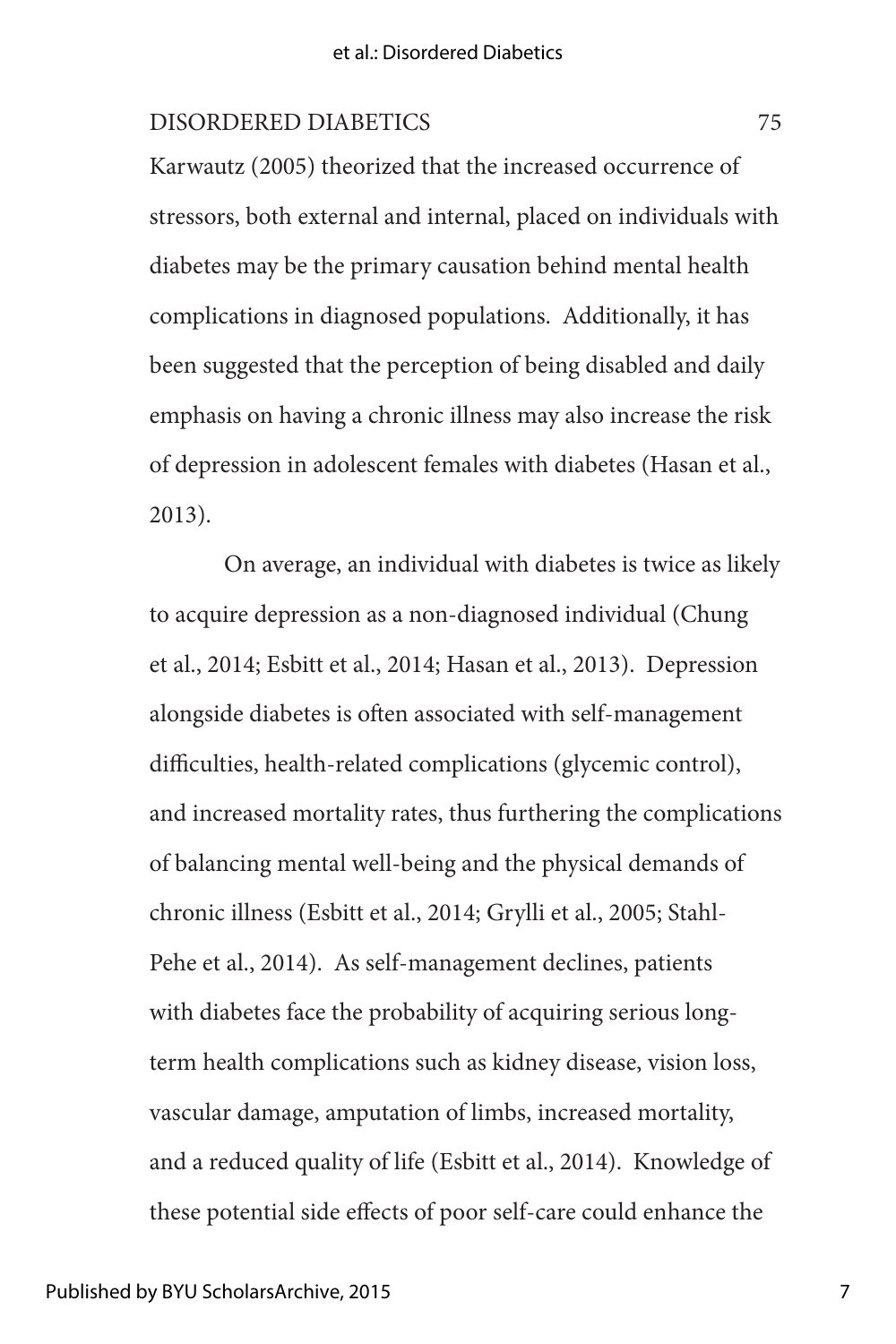effects of depression in populations with diabetes, often leading to harmful coping methods that act as compensatory behaviors (Chung et al., 2014; Grylli et al., 2005; Quick et al., 2012). Together, stressors and depression may lead to the decrease of coping capabilities within groups of individuals with diabetes; resulting in higher rates of suicide and eating disturbances.

## **Suicide**

Hwang (2014) found that a diagnosis of insulindependent diabetes (type 1) created a marked increase in suicide ideation and suicide attempts among patients, with 20.7% of all patients measured (male and female) having reported suicidal tendencies following initial treatment for the disease. Individuals with diabetes often rate their health and quality of life as worse than the general public while also experiencing low self-efficacy and high hopelessness (Chung et al., 2014; Hasan et al., 2013). The association between depressive thoughts, health complications, and a perceived lower quality of life result in higher rates of suicide, suicidal thoughts, and suicide attempts among patients with diabetes than in populations of the general public (Balfe, Coyle, Smith, Sreenan, Conroy, & Brugha, 2013; Chung et al., 2014; Grylli et al., 2005; Hillege, Beale & McMaster; 2008). Additional studies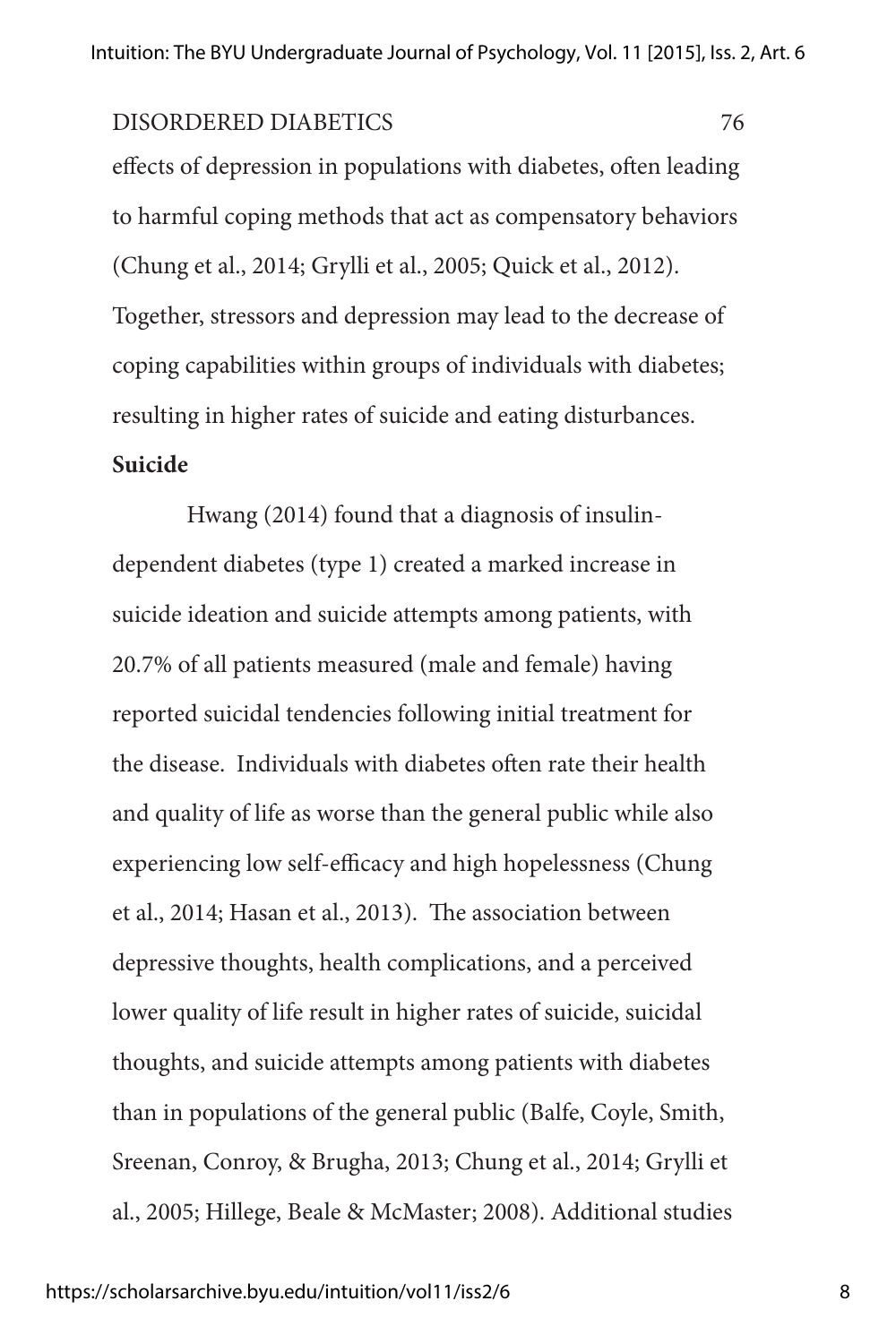have also suggested that high blood glucose levels may also increase the prevalence of suicidal attitudes in treated patients as well (Chung et al., 2014).

## **Eating disturbances**

Pressure associated with prescribed dietary and health regimens affect the process of self-regulation in individuals with diabetes (Grylli et al., 2010; Quick et al., 2012). If introduced during childhood and adolescence, these regimens can become catalysts for harmful thoughts and attitudes towards food consumption and body weight in adulthood (Quick et al., 2012). Quick, McWilliams, and Byrd-Bredbenner (2012) reported that individuals facing chronic illness (such as type 1 diabetes) were significantly more likely to acquire inappropriate compensatory behaviors to manage their weight such as excessive exercise and medication misuse as means of countering food intake. Additionally, patients facing these illnesses were more likely to place a greater emphasis on physical health, social diversion, structured meals, food quality, and self-comparison to peers (especially peers that are maternal or familial in nature). Evidence has also suggested that the increased emphasis on physical well-being and dietary restriction in diabetes treatments directly relates to the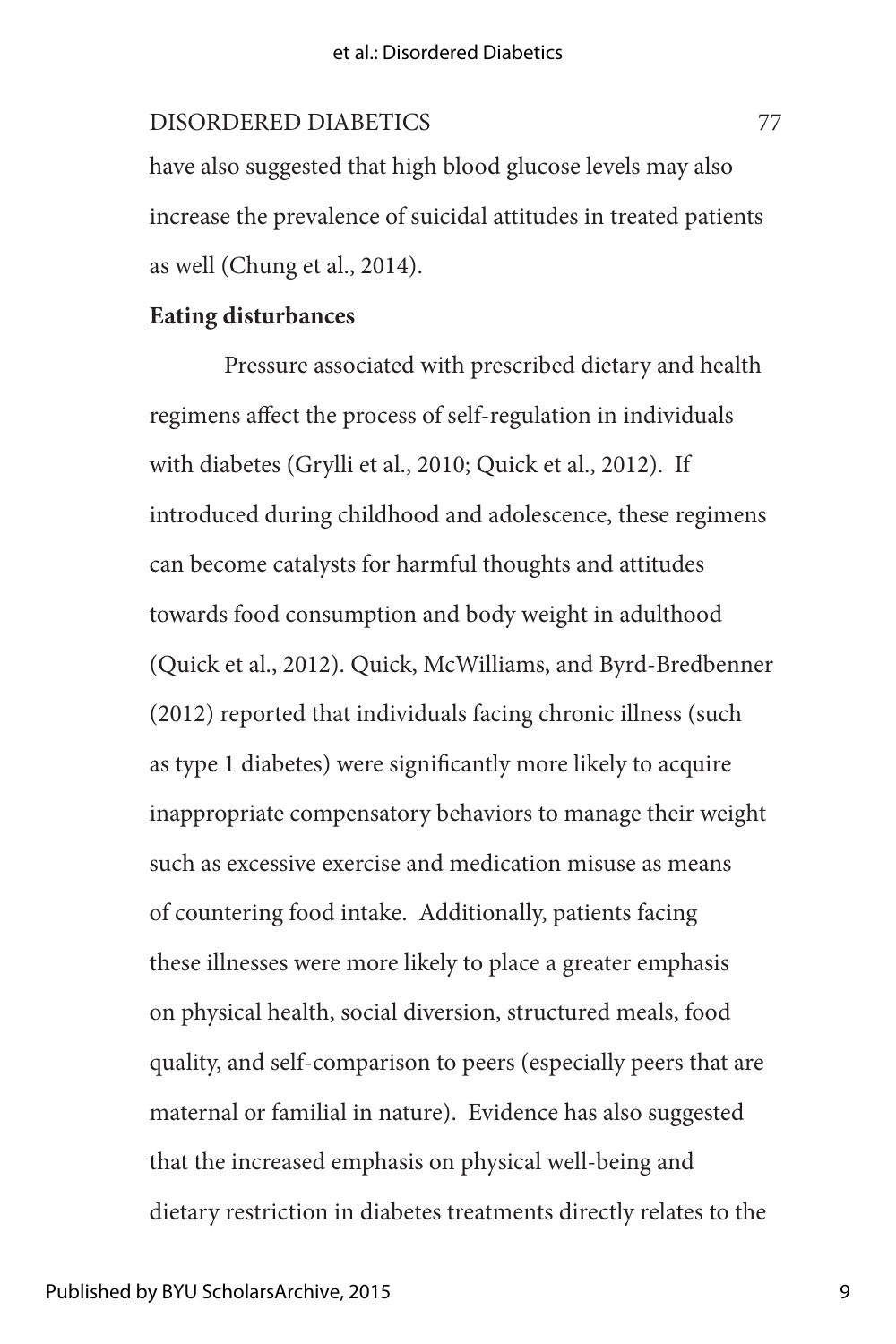acquiring of disordered eating behaviors and food perceptions later in life (binge eating, purging, restraint eating, strict dieting) (Balfe et al., 2013; Pollock-BarZiv & Davis, 2005: Quick et al., 2012). DISORDERED DIABETICS 78

### **Disordered Eating**

Individuals with diabetes face 2.4 times the likelihood of obtaining eating disorders, with nearly 20% of all females with type 1 diabetes experiencing eating disorder symptomatology following their initial diagnosis (d'Emden et al., 2013; Grylli et al., 2005; Grylli et al., 2010; Hillege et al., 2008). Powers, Richter, Ackard, Critchley, Meier, and Criego (2013) suggest that the emphasis on food intake and body weight in diabetes paired with Western culture's obsession with thinness in various media outlets may further increase the risk factor for disordered eating in females with diabetes. Additionally, females with diabetes have been found to score higher on measurements of "negative body self " and "object depreciation" (devaluation of objects due to factors of anticipation and disappointment); potentially heightening negative perceptions of body image in accordance with increased susceptibility to outside influences (family, peers, media), perfectionism (esthetic appeal), and low self-esteem—further increasing the likelihood of eating

10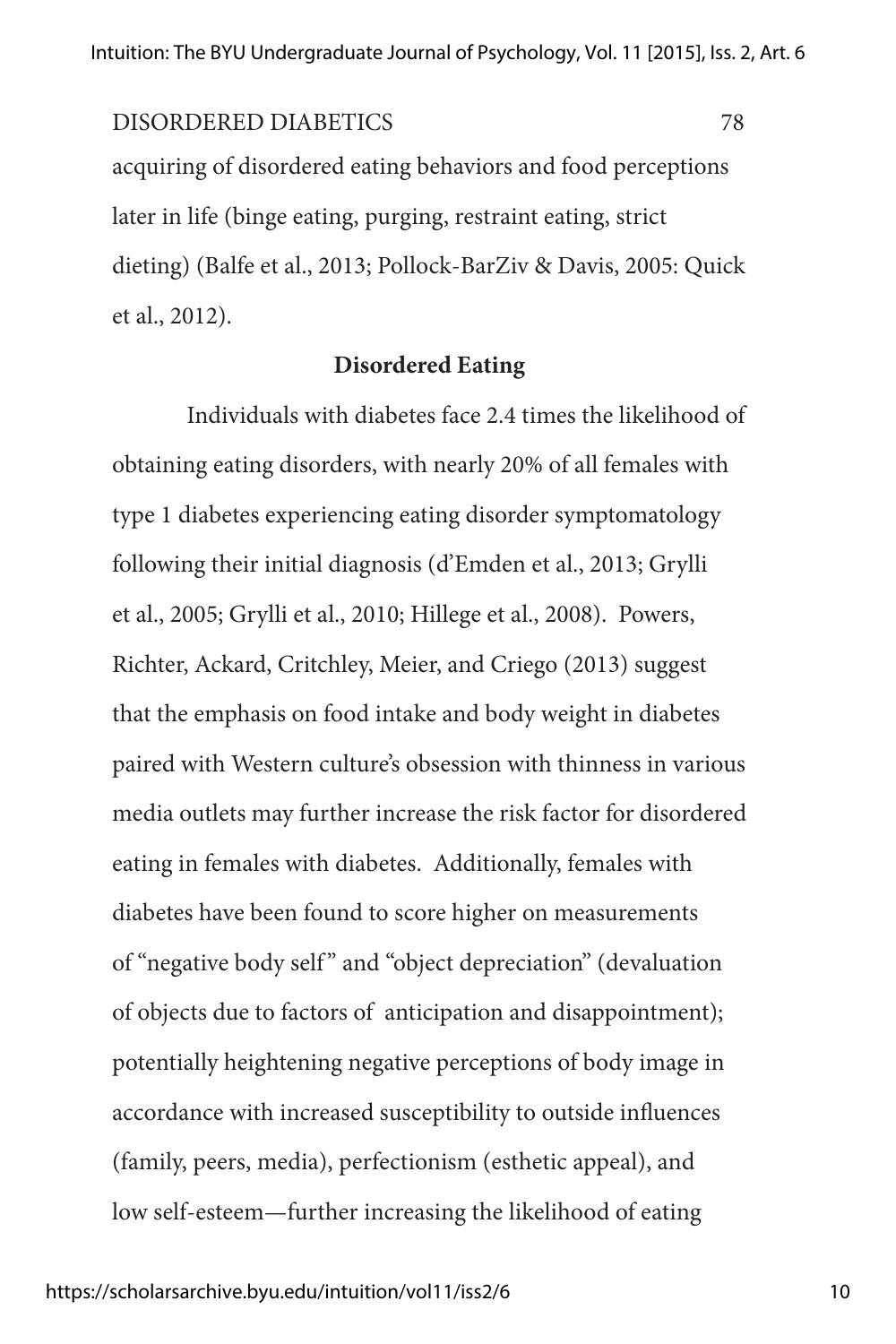disorder behaviors in diagnosed females (Grylli et al., 2010; Philippi, Cardoso, Koritar & Alvarenga; 2013; Pollock-BarZiv et al., 2005; Powers et al., 2012). Additionally, this emphasis on perfectionism and susceptibility to outside sources may suggest that that the advice of medical professionals is likely to be misinterpreted by diabetic patients experiencing eating disorder tendencies and morphed into negative compensatory methods which contribute to disordered eating.

Treatments for diabetes, such as dietary restraint, weight management, and insulin injections may act as catalysts for eating disorders in diagnosed females, with the rigorous nature of treatments posing a particular problem for individuals with inclinations towards weight, shape and dietary concerns (Colton, Rodin, Olmsted & Daneman, 1999; d'Emden et al., 2013; Hillege et al., 2008; Philippi et al., 2013; Pollock-BarZiv, 2005). Furthermore, it has been found that patients with diabetes who were treated for eating disorders tend to respond more poorly to healing strategies than their peers due to the effects of long-term diabetes treatments (habitual/medical dieting and weight awareness) (Colton et al., 1999). Although several studies using eating disorder questionnaires found patients with diabetes to be "healthier" than the general public,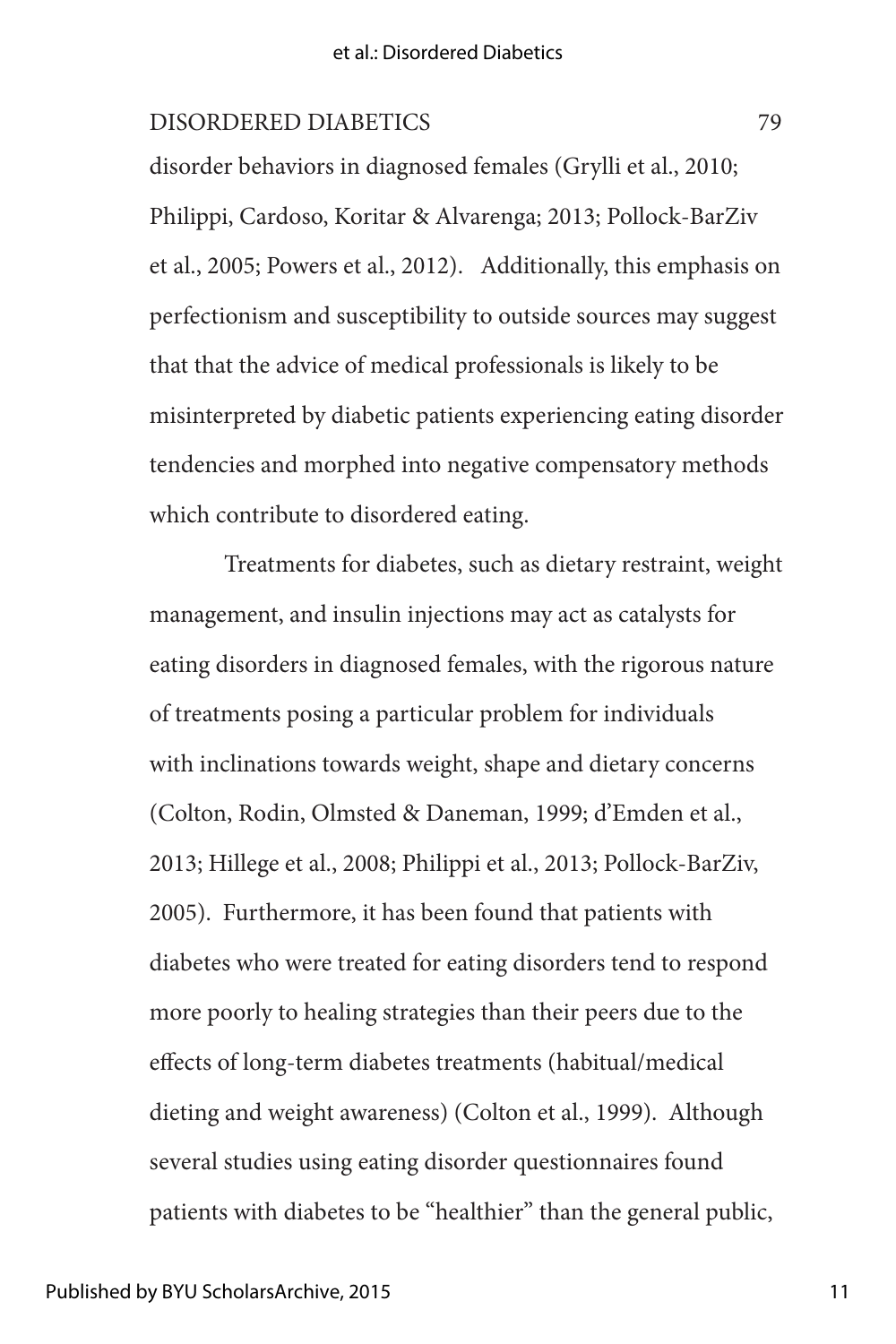the extent to which these questionnaires potentially promote false positives, false negatives, and subjectivity concerning the interpretation of recorded responses detracts from the plausibility of their overall findings (Powers et al., 2012; Powers et al., 2013). Additionally, the role of mental health is often not considered in these studies due to the emphasis on the physical health of the patient—a common practice in endocrinology offices as well, which leads to the unintentional overlooking of eating disorder symptomatology in female patients.

## **Binge-Eating Disorder and Bulimia**

The most common eating disorders found within groups of females with diabetes are binge-eating disorder and bulimia (Brown & Mehler, 2014; d'Emden et al., 2013; Grylli et al., 2005; Grylli et al., 2010; Philippi et al., 2013; Pollock-BarZiv, 2005). Binge-eating disorder occurs when individuals turn to (usually high calorie) food as coping or compensatory mechanism, excessively eating for a prolonged period of time without a sense of control during the episode. Concurrently, bulimia is typically defined as recurrent binge eating episodes followed by self-induced vomiting or use of dietetics (laxatives or purging methods) to prevent weight-gain and initiate weight-loss (Pollock-BarZiv, 2005; Takii, Uchigata,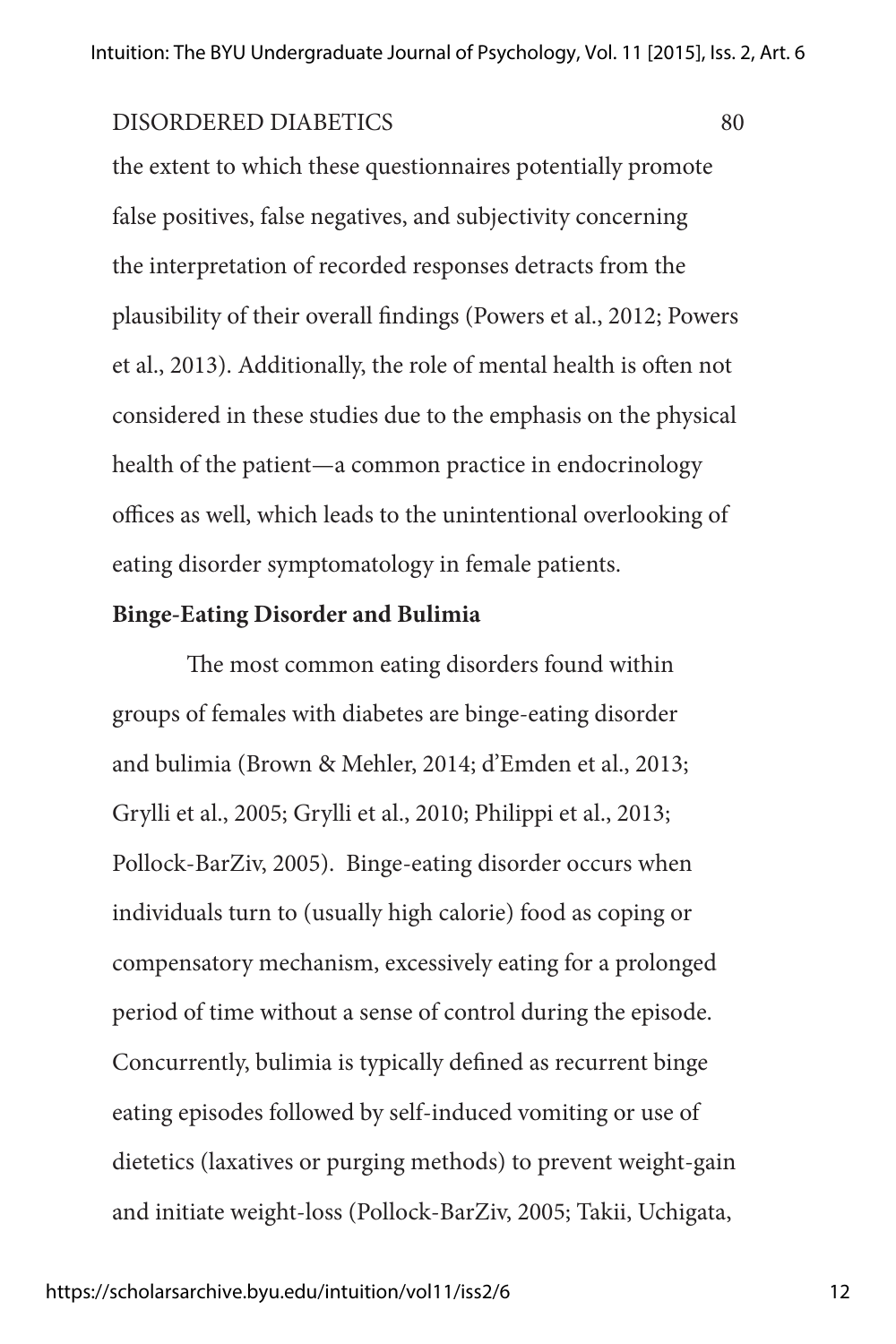Tokunaga, Amemiya, Kinukawa, Nozaki, Iwamoto & Kubo, 2008). Important to note is that while many patients with diabetes meet the criteria for binge eating and bulimia together, having binge eating tendencies without purging habits is more commonly found; making binge eating the most serious and prevalent eating disturbance in populations of individuals with diabetes (Takii, Komaki, Uchigata, Maeda, Omori & Kubo, 1999). Additionally, studies have found that approximately 60 to 80 percent of females with diabetes report to experiencing frequent binge eating episodes (Hillege et al., 2008). Recent studies have also found that bulimia occurs more frequently in populations with diabetes due to strict treatment regimens, heightened emphasis on food, and coinciding weight gain via insulin therapy (Blouin, Bushnik, Braaten & Blouin, 1989; d'Emden et al., 2013; Pollock-BarZiv, 2005; Quick et al., 2012). Although binge eating and bulimia both cause serious health complications, Takii, Uchigata, Tokunaga, Amemiya, Kinukawa, Nozaki, Iwamoto, and Kubo (2008) found that females with comorbid diabetes and bulimia suffered from poorer metabolic control and greater long-term health complications than those with binge eating alone.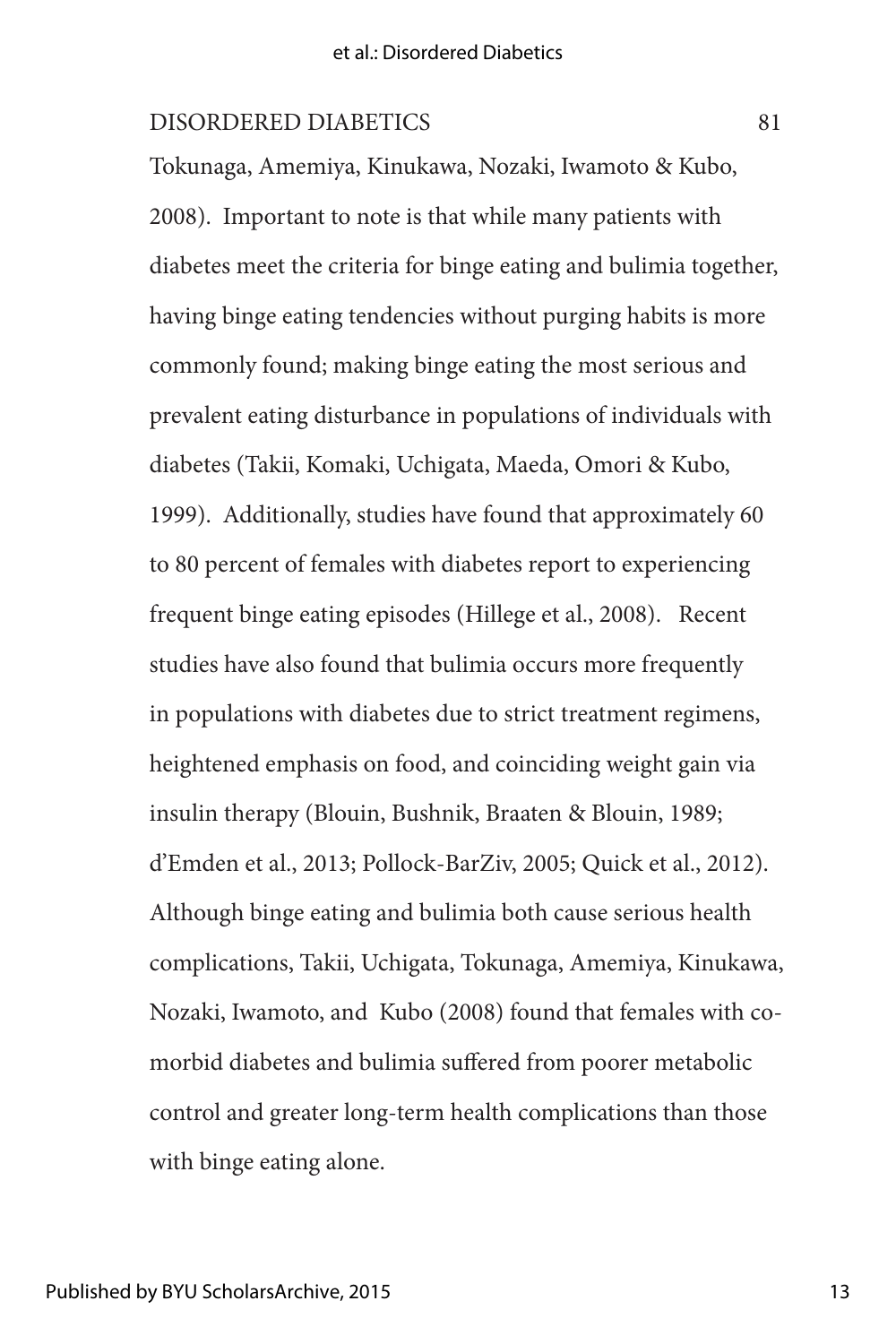## **Diabulimia**

The coexistence of an eating disorder and diabetes is often referred to as "diabulimia" (Philippi et al., 2013). However, unlike common eating disorders, diabulimia often is associated with a specific behaviors attributed to individuals with diabetes alongside typical purging or eating disturbances (Hillege et al., 2008; Philippi et al., 2013; Pollock-BarZiv et al., 2005). Although currently seen as a controversial term due to the emphasis on only one disorder (bulimia) out of the spectrum experienced by populations of individuals with diabetes, diabulimia highlights both the association of eating disorders alongside diabetes and the role that insulin therapy plays in the weight management processes of diagnosed females (Philippi et al., 2013). A defining trait of diabulimia is intentional medication misuse via the "skipping" of insulin injections (insulin omission) in order to lose weight gained by insulin therapy treatments (Hillege et al., 2008). The following section will further expand on the broad scope of associated consequences concerning insulin omission in female populations with diabetes.

## **Intentional Medication Misuse**

In order to combat health complications associated with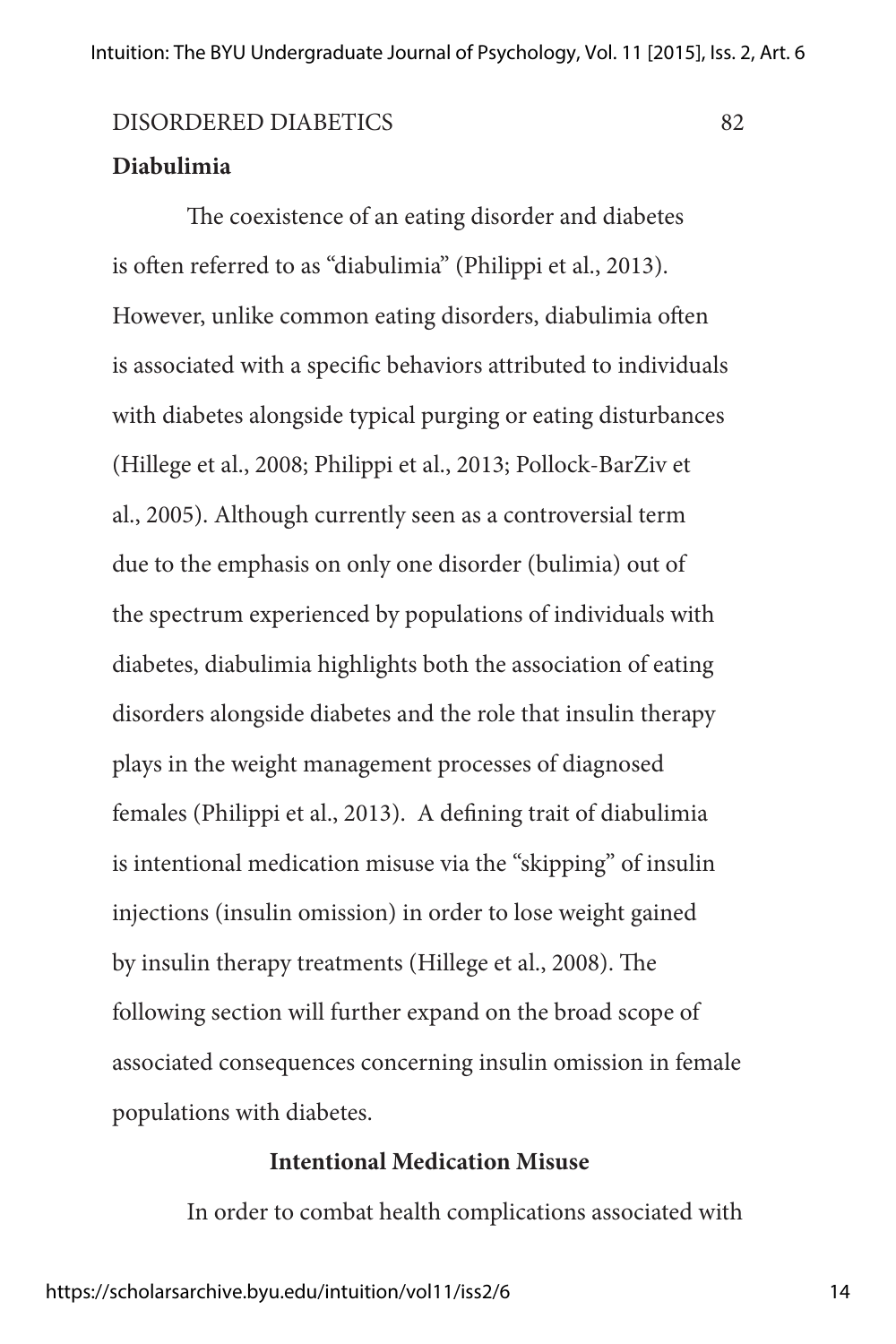diabetes (the lack of insulin-producing cells in the pancreas), patients use artificial insulin injections to regulate the glucose levels in their bodies to prevent short-term illness and longterm health complications (d'Emden et al., 2013; Bilous & Donnelly, 2010). In addition to glucose regulation, insulin injections can also cause significant weight gain that results in larger body mass index measurements (BMI) (d'Emden et al., 2013; Grylli et al., 2005; Philippi et al., 2013; Takii et al., 1999). Insulin treatments are believed to increase the risk of eating disorders in diagnosed adolescent female populations due to the cycle of weight loss at disease onset, weight gain following insulin dosage increases as the patient ages, and the trend towards higher BMI measurements at key stages of adolescence as a result of insulin therapy (d'Emden et al., 2013; Hillege et al., 2008). Hillege, Beale and McMaster (2008) theorized that weight gain resulting from insulin therapy may also create an alternative cycle of self-control, binge eating, and purging due to the overwhelming societal standard for peerreferenced bodily appearance; this causes females with diabetes to risk eating disorder behaviors despite having a chronic (and potentially fatal) medical condition. As a result, many females with diabetes intentionally "omit" or manipulate their insulin

15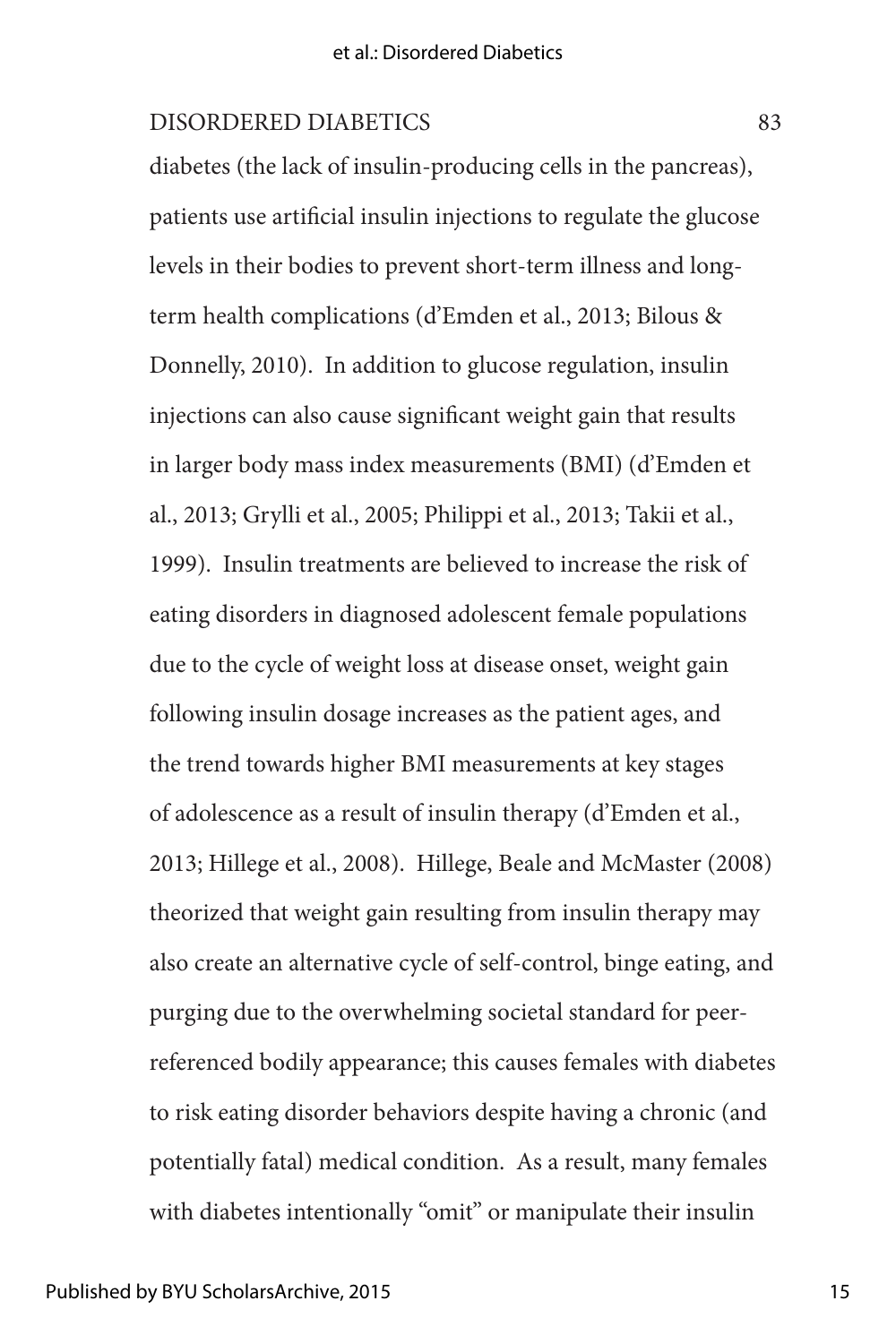## treatments in hopes of preventing weight gain and losing "excess" weight (Hillege et al., 2008). DISORDERED DIABETICS 84

## **Insulin Omission**

Due to the association between insulin therapy and weight gain, many females with diabetes have been found to omit insulin injections in favor of maintaining a lower weight often in addition to other dietary or purging methods (Hillege et al., 2008; Philippi et al., 2013). Additionally, insulin omission is seen as a simple, readily available, and private avenue to weight loss by diagnosed individuals who may not be struggling with body image or increased BMI concerns as well (Colton et al., 1999; Hillege et al., 2008). By restricting insulin, diagnosed individuals allow glucose to build up in the bloodstream causing hyperglycemia (high blood glucose) that results in glucose (and calorie) excretion via urination and eventual weight loss (Philippi et al., 2013). Consequently, insulin omission not only lowers weight, but increases the chances of eating disorders by nine times, creates a 3.2 times higher mortality risk than that within the general public, and causes severe long-term health consequences resulting from selfinflicted ketoacidosis (buildup of toxic acids [ketones] in the bloodstream, usually controlled by insulin hormones) (Colton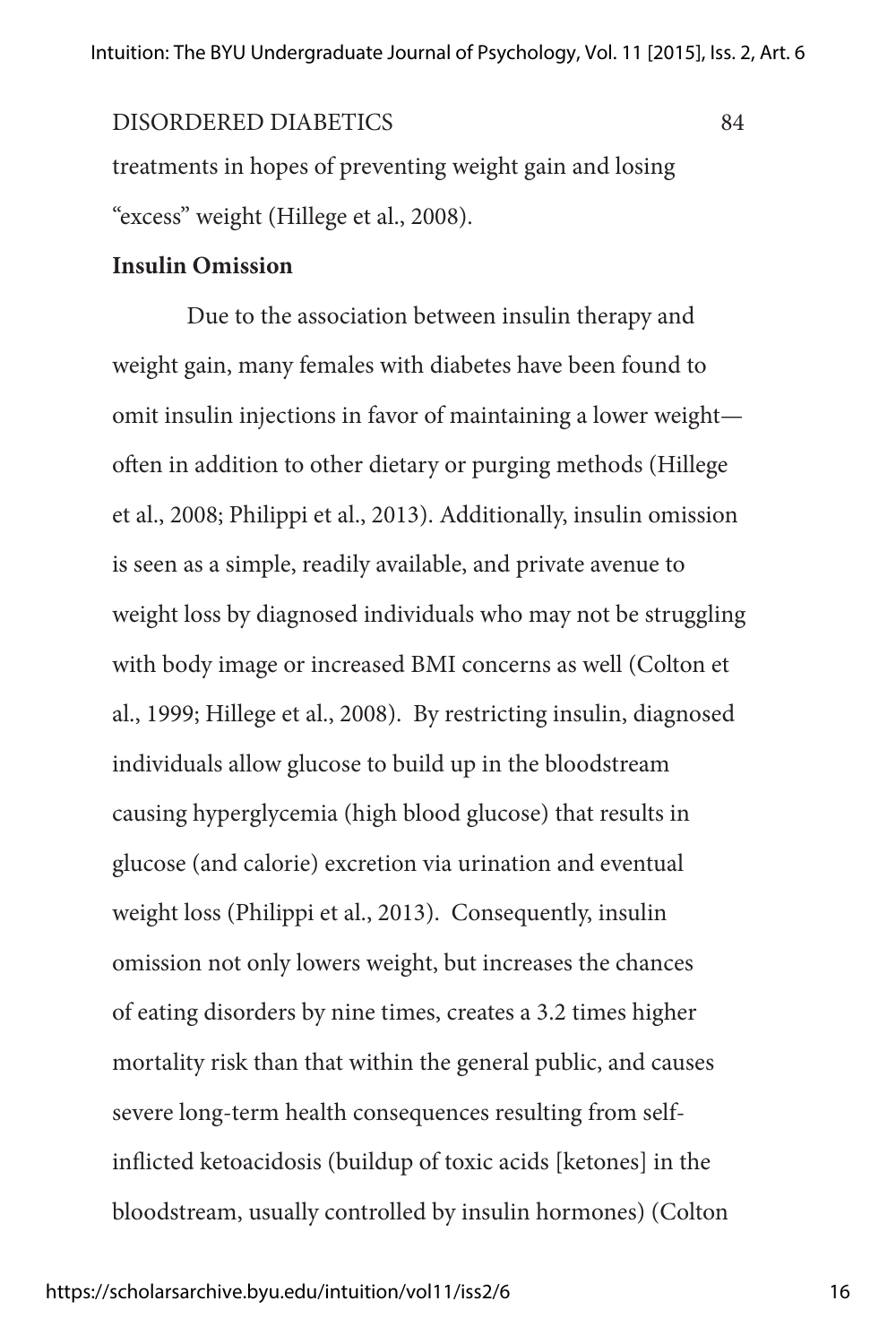et al., 1999; Philippi et al., 2013; Pollock-BarZiv et al., 2005).

## **Health Consequences of Insulin Omission**

Clinical eating disorders, even in mild forms, have serious consequences when combined with type 1 diabetes; however, early-onset micro-vascular and macro-vascular damage are primary concerns for clinicians treating diagnosed individuals who choose to omit insulin or perform other purging methods (d'Emden et al., 2013). Potential long-term consequences of insulin omission (or misuse) include heart, vascular, and kidney disease; retinopathy, and neuropathy (Takii et al., 2008). The avoidance of acquiring diabetic retinopathy (presence of micro-aneurysms or dot hemorrhages in the eye that result in blindness) and diabetic nephropathy (presence of micro-albuminuria in the kidneys) resulting from ketoacidosis are often given the greatest concern due to the long-term, irreversible consequences of each (Pinhas-Hamiel, Hamiel, Greenfield, Boyko, Graph-Barel, Rachmiel, Lerner-Geva & Reichman, 2013; Powers et al., 2012; Takii et al., 2008).

## **Conclusion**

The previously examined studies have found that individuals (particularly adolescent females) with type 1 diabetes not only experience twice the likelihood of depression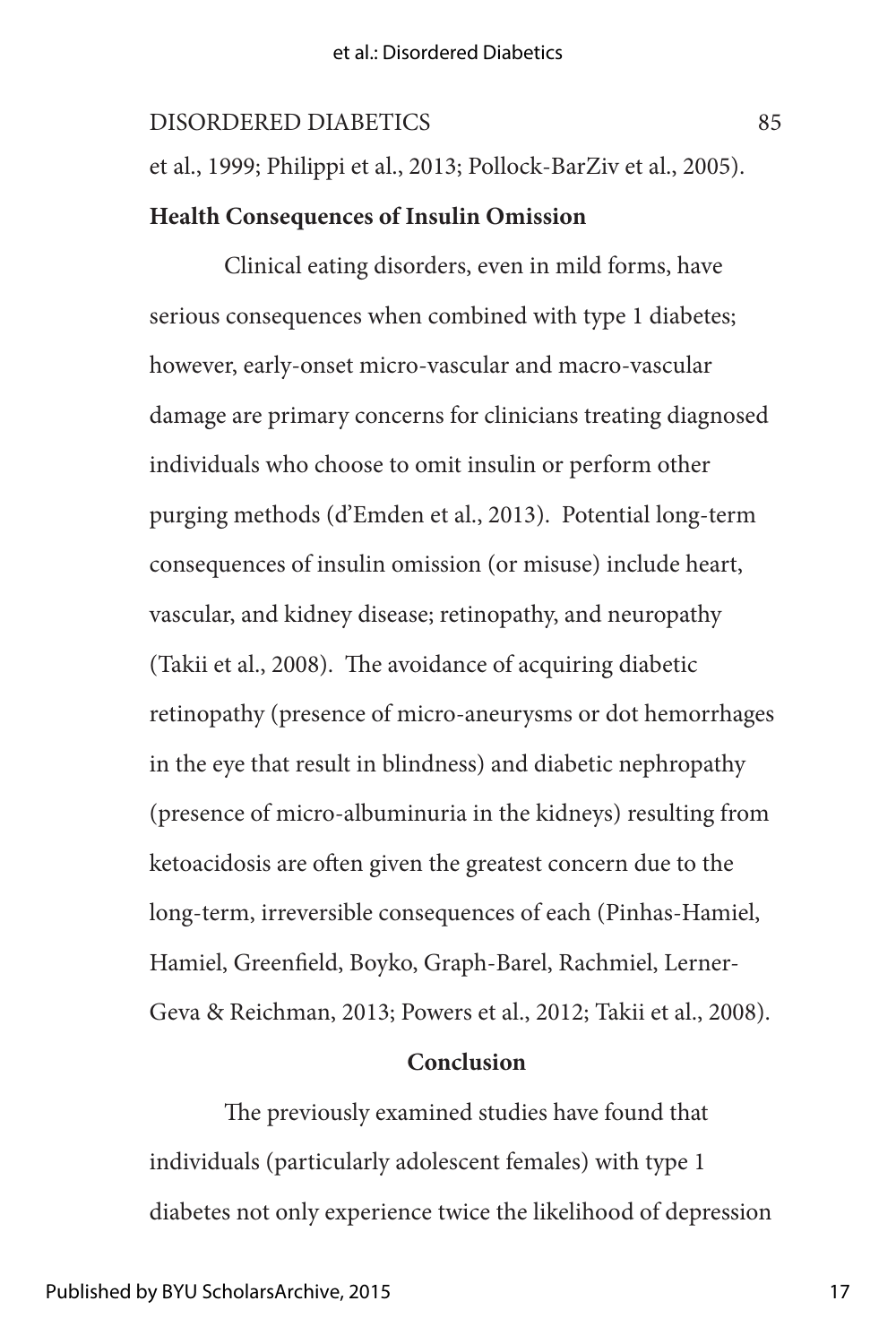and general mental illness; but an increased likelihood of negative body perceptions, suicidal thoughts and eating disorder behaviors than the general public. The frequent comorbidity of diabetes and mental health complications create external and internal stressors for diagnosed individuals, often resulting in negative coping mechanisms such as eating disturbances and suicidal inclinations. Individuals with diabetes are also found to have significantly lower perceptions body image; resulting in low self-esteem, low self-regulation, and low self-efficacy. From this, adolescent females with diabetes often adopt detrimental habits, behaviors, and thoughts such as suicidal attitudes and eating disturbances.

The nature of treatments for diabetes also creates a higher susceptibility concerning the adoption of eating disorders and medication misuse. Additionally, adolescent females with diabetes face higher rates of mortality and longterm health complications as a result of insulin omission and manipulation. Thus, female adolescents diagnosed with diabetes experience higher rates of mental illness and distorted perceptions of body image, creating an inability to cope effectively with external and internal pressures resulting in negative coping methods, increased frequency of disordered

18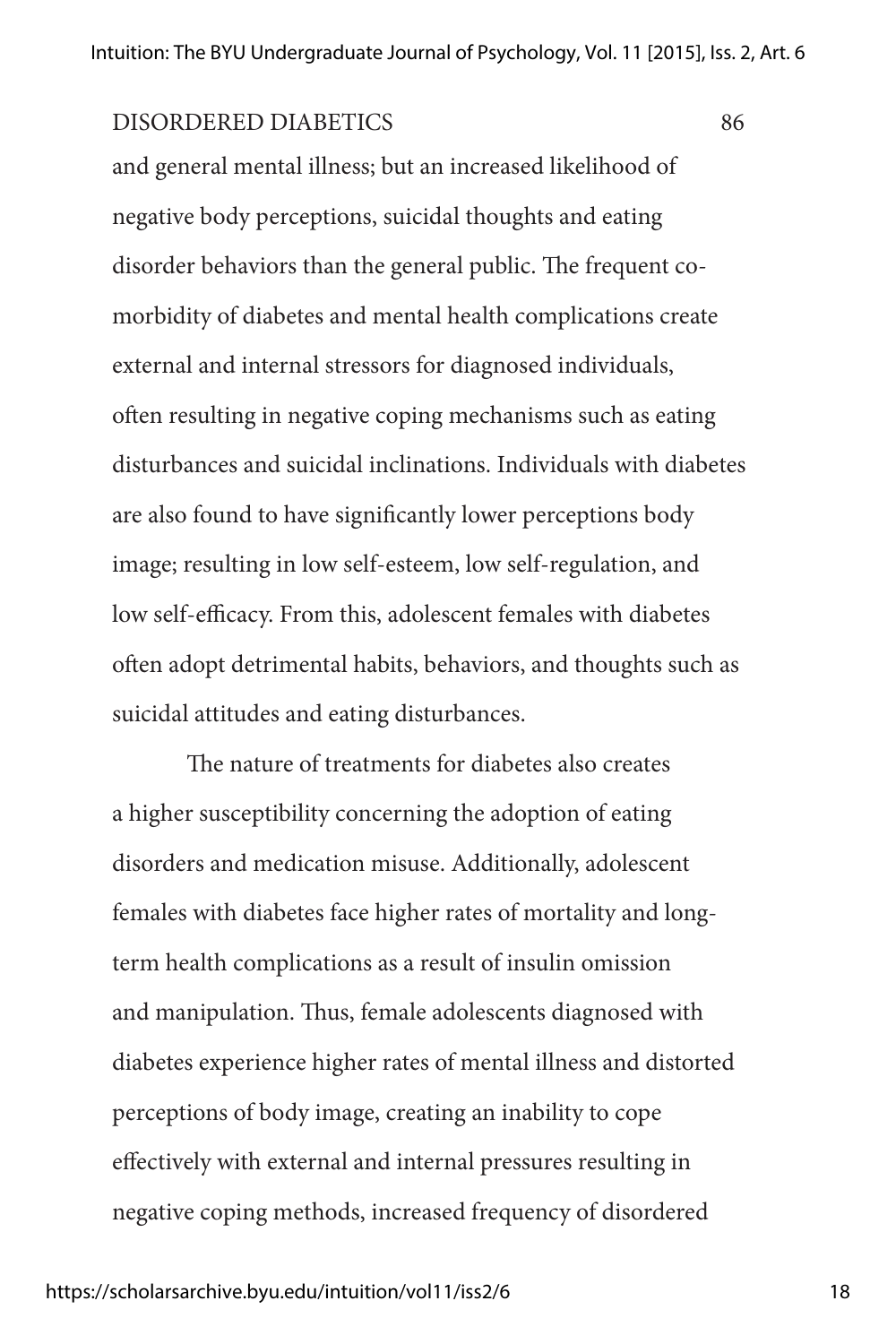eating, and increased intentional medication misuse than the general public.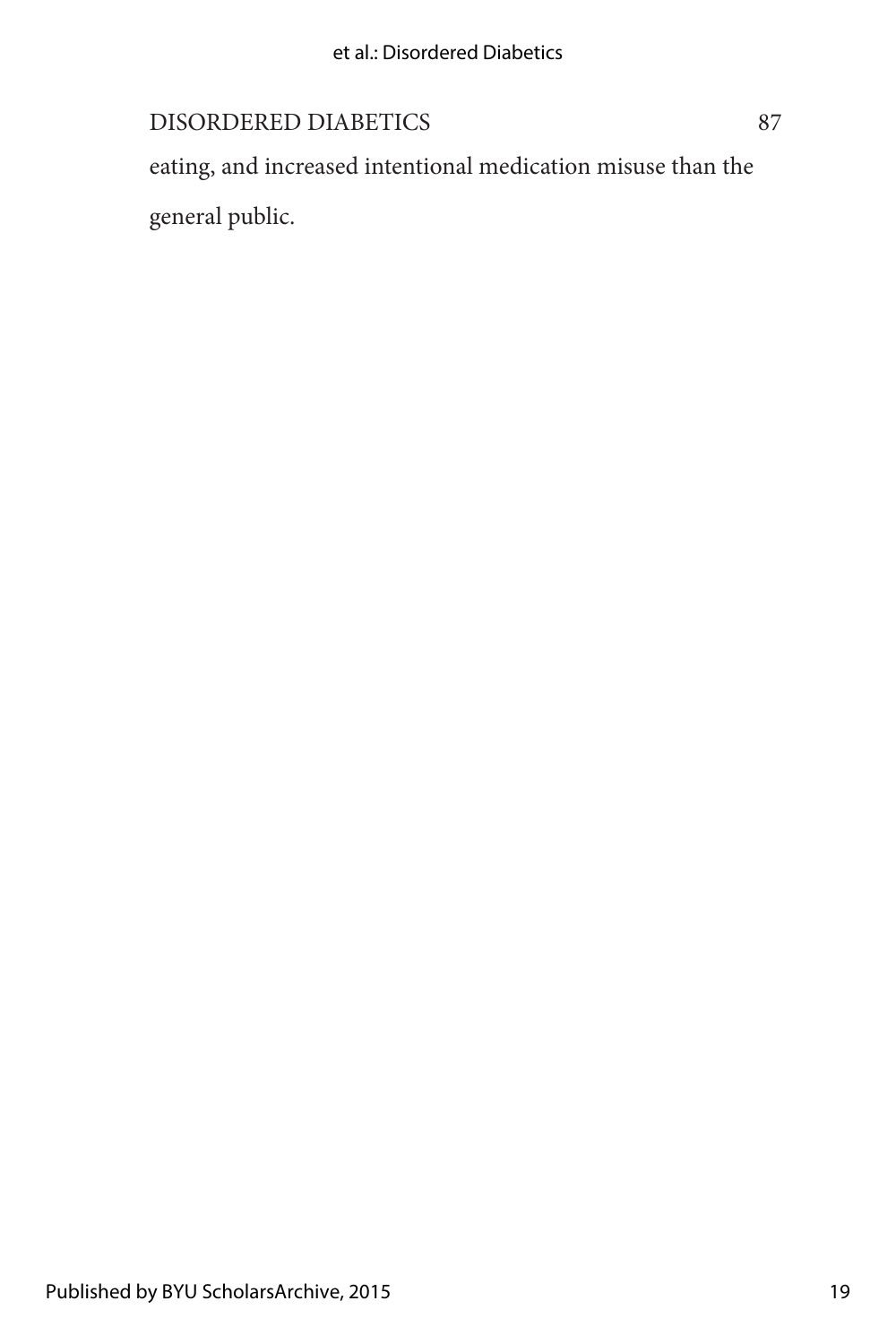## References

- Balfe, M., Doyle, F., Smith, D., Sreenan, S., Conroy, R., & Brugha, R. (2013). Dealing with the devil: Weight loss concerns in young adult women with type 1 diabetes. Journal of Clinical Nursing, 22(13-14), 2030-2038. doi:10.1111/jocn.12231
- Bilous, R., & Donnelly, R. (2010). Handbook of Diabetes (4th ed.). Hoboken, NJ: JohnWiley & Sons. doi:10.1002/9781444391374
- Blouin, A. G., Bushnik, T., Braaten, J., & Blouin, J. H. (1989). Bulimia and diabetes: Distinct psychosocial profiles. International Journal of Eating Disorders, 8(1), 93-100. doi:10.1002/1098-108X(198901)8:1<93::AID-EAT2260080110>3.0.CO;2-K
- Brown, C., & Mehler, P. S. (2014). Anorexia nervosa compli cated by diabetes mellitus: The case for permis sive hyperglycemia. International Journal of Eating Dis orders, 47(6), 671-674. doi:10.1002/eat.22282
- Colton, P. A., Rodin, G. M., Olmsted, M. P., & Daneman, D. (1999). Eating disturbances in young women with type I diabetes mellitus: Mechanisms and consequences Psychiatric Annals, 29(4), 213-218.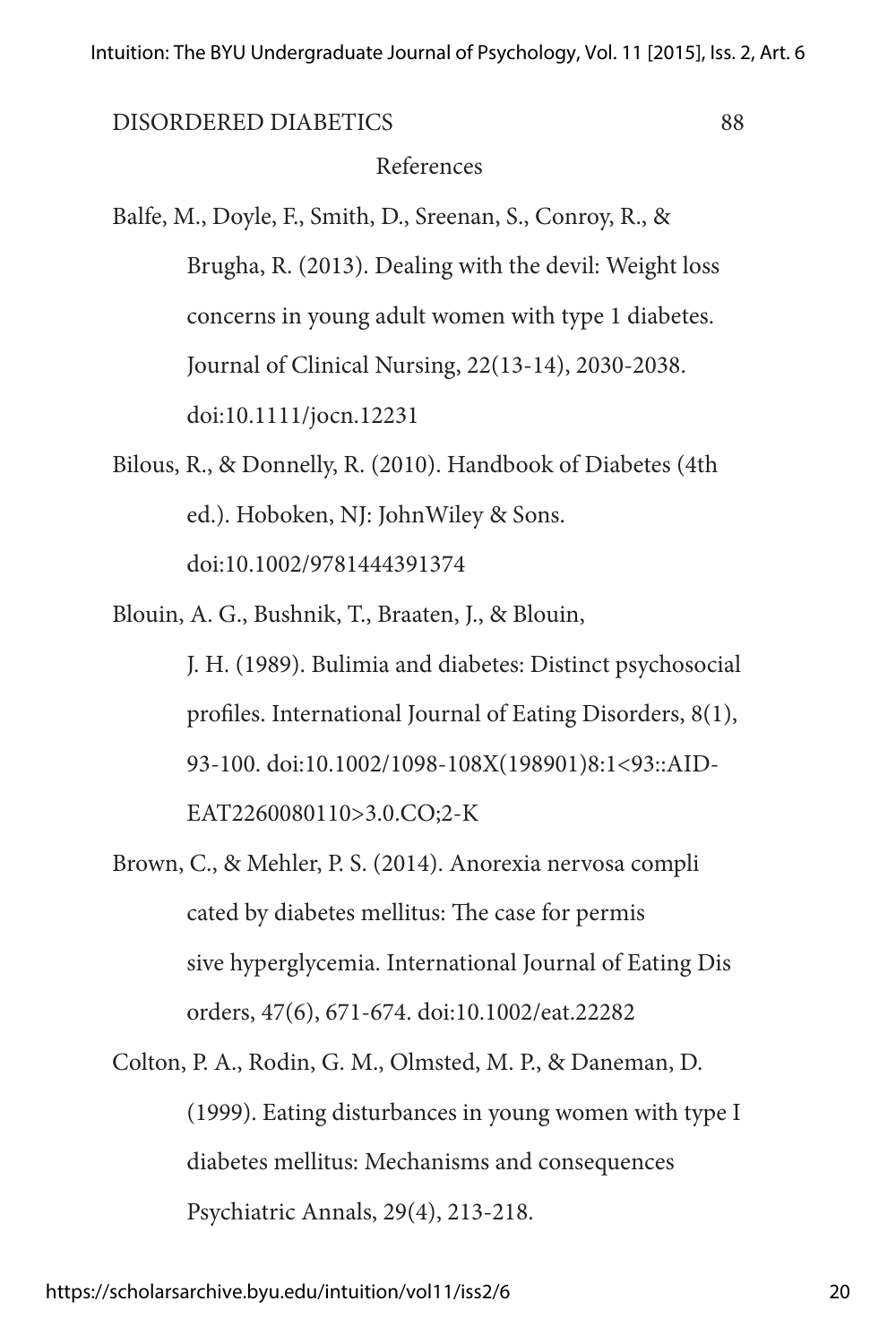Chung, J. H., Moon, K., Kim, D. H., Min, J., Kim, T. H., & Hwang, H. (2014). Suicidal ideation and suicide attempts among diabetes mellitus: The Korea National Health and Nutrition Examination Survey (KNHANES IV, V) from 2007 to 2012. Journal of Psychosomatic Research, 77(6), 457-461. doi:10.1016/j.jpsy chores.2014.08.008

d'Emden, H., Holden, L., McDermott, B., Harris, M., Gib bons, K., Gledhill, A., & Cotterill, A. (2013). Disturbed eating behaviours and thoughts in Australian adoles cents with type 1 diabetes. Journal of Paediatrics And Child Health, 49(4), E317-E323. doi:10.1111/jpc.12014

Esbitt, S. A., Batchelder, A. W., Tanenbaum, M. L., Shreck, E., & Gonzalez, J. S. (2014). 'Knowing that you're not the only one': Perspectives on group-based cogni tive-behavioral therapy for adherence and depression (cbt-ad) in adults with type 1 diabetes. Cognitive and Behavioral Practice, doi:10.1016/j.cbpra.2014.02.006

Feudtner C. (2011) Ideas, ideals, and innovation in the his tory of diabetes. Arch PediatrAdolesc Med, 165(3):195- 196. doi:10.1001/archpediatrics.2011.7.

Goodfellow, P. N., & Schmitt, K. (1994). A brief history of dia

21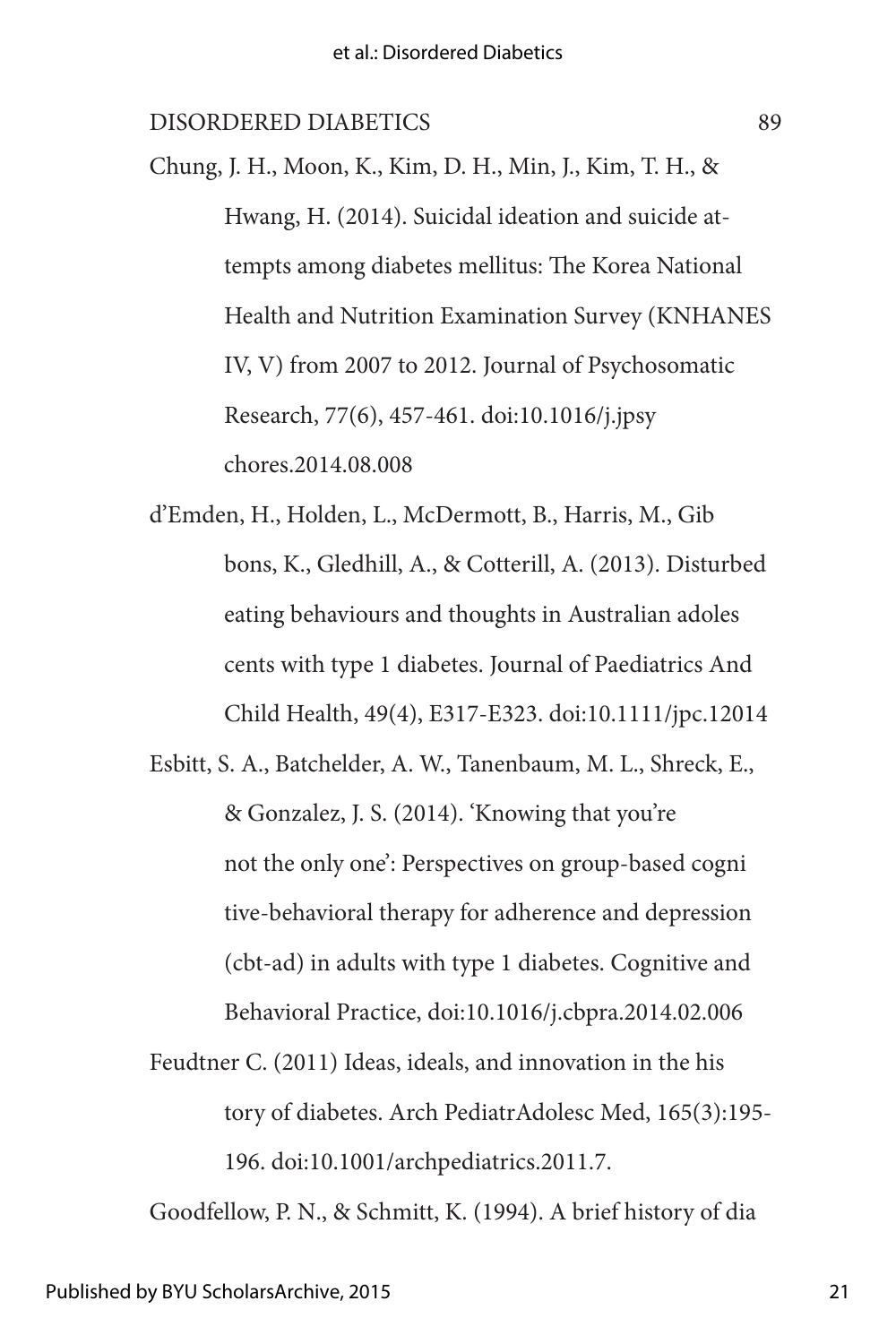betes. Nature, 371(6493), 104. doi:10.1038/371104a0

- Grylli, V., Wagner, G., Berger, G., Sinnreich, U., Schober, E., & Karwautz, A. (2010). Characteristics of self-regulation in adolescent girls with Type 1 diabetes with and without eating disorders: A cross-sectional study. Psy chology and Psychotherapy: Theory, Research and Prac tice, 83(3), 289-301. doi:10.1348/147608309X481180
- Grylli, V., Wagner, G., Hafferl-Gattermayer, A., Schober, E., & Karwautz, A. (2005). Disturbed eating attitudes, coping styles, and subjective quality of life in adolescents with Type 1 diabetes. Journal of Psychosomatic Research, 59(2), 65-72. doi:10.1016/j. jpsychores.2005.02.010
- Hackworth, N. J., Hamilton, V. E., Moore, S. M., Northam, E. A., Bucalo, Z., & Cameron, F. J. (2013). Predictors of di abetes self‐care, metabolic control, and mental health in youth with type 1 diabetes. Australian Psychologist, 48(5), 360-369.
- Hasan, S. S., Mamun, A. A., Clavarino, A. M., & Kairuz, T. (2015). Incidence and risk of depression associated with diabetes in adults: Evidence from longitudinal studies. Community Mental Health Journal, 51(2), 204-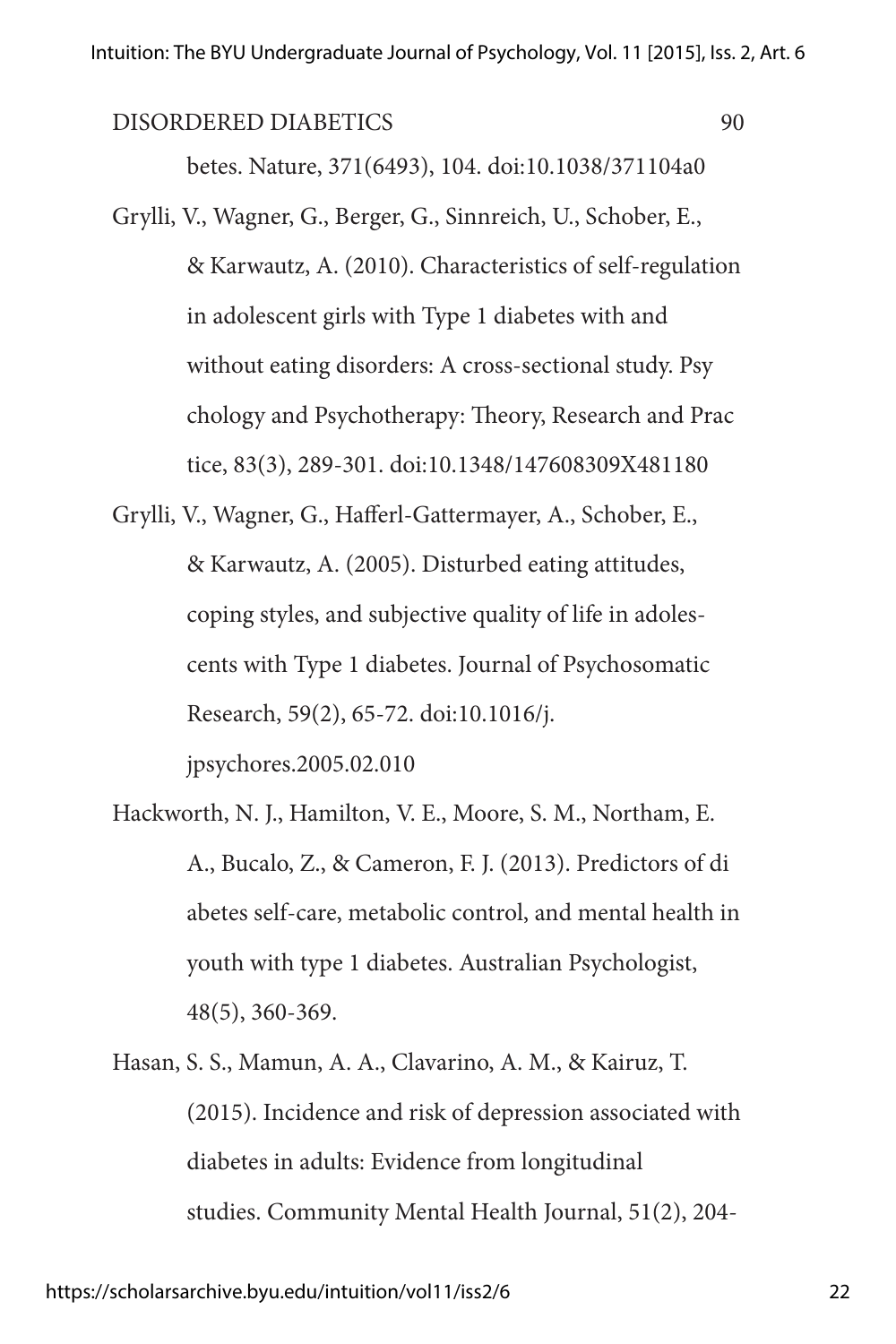210. doi:10.1007/s10597-014-9744-5

- Hillege, S., Beale, B., & McMaster, R. (2008). The impact of type 1 diabetes and eating disorders: The perspective of individuals. Journal of Clinical Nursing, 17(7b), 169- 176. doi:10.1111/j.1365-2702.2008.02283.x
- Philippi, S. T., Cardoso, M. L., Koritar, P., & Alvarenga, M. (2013). Risk behaviors for eating disorder in adolescents and adults with type 1 diabetes. Revista Brasileira De Psiquiatria, 35(2), 150-156. doi:10.1590/1516-4446- 2012-0780
- Pinhas‐Hamiel, O., Hamiel, U., Greenfield, Y., Boyko, V., Graph‐Barel, C., Rachmiel, M., & ... Reichman, B. (2013). Detecting intentional insulin omission for weight loss in girls with type 1 diabetes mellitus. International Journal of Eating Disorders, 46(8), 819- 825. doi:10.1002/eat.22138
- Pollock-BarZiv, S. M., & Davis, C. (2005). Personality Factors and Disordered Eating in Young Women with Type 1 Diabetes Mellitus. Psychosomatics: Journal of Consultation and Liaison Psychiatry, 46(1), 11-18. doi:10.1176/ appi.psy.46.1.11

Powers, M. A., Richter, S., Ackard, D., Critchley, S., Meier, M., &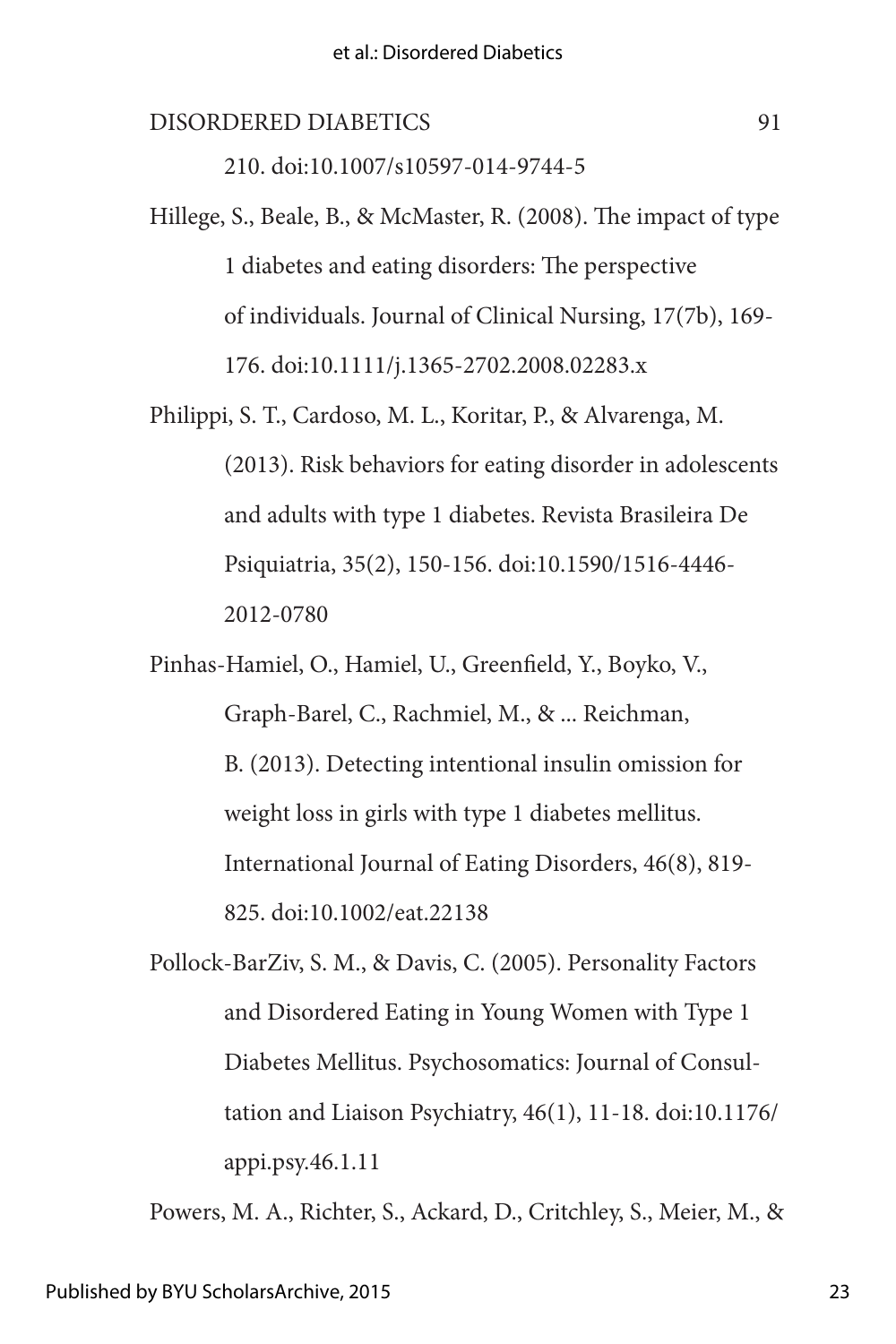Criego, A. (2013). Determining the influence of type 1 diabetes on two common eating disorder questionnaires. The Diabetes Educator, 39(3), 387-396.

Powers, M. A., Richter, S., Ackard, D., Gerken, S., Meier, M., & Criego, A. (2012). Characteristics of persons with an eating disorder and type 1 diabetes and psychological comparisons with persons with an eating disorder and no diabetes. International Journal of Eating Disorders, 45(2), 252-256. doi:10.1002/eat.20928

Quick, V. M., McWilliams, R., & Byrd-Bredbenner, C. (2012). Case–control study of disturbed eating behaviors and related psychographic characteristics in young adults with and without diet-related chronic health condi tions. Eating Behaviors, 13(3), 207-213. doi:10.1016/j. eatbeh.2012.02.003

Stahl-Pehe, A., Lange, K., Bächle, C., Castillo, K., Holl, R. W., & Rosenbauer, J. (2014). Mental health problems among adolescents with early-onset and long-duration type 1 diabetes and their association with quality of life: A population-based survey. Plos ONE,9(3), doi:10.1371/ journal.pone.0092473

Takii, M., Komaki, G., Uchigata, Y., Maeda, M., Omori, Y., &